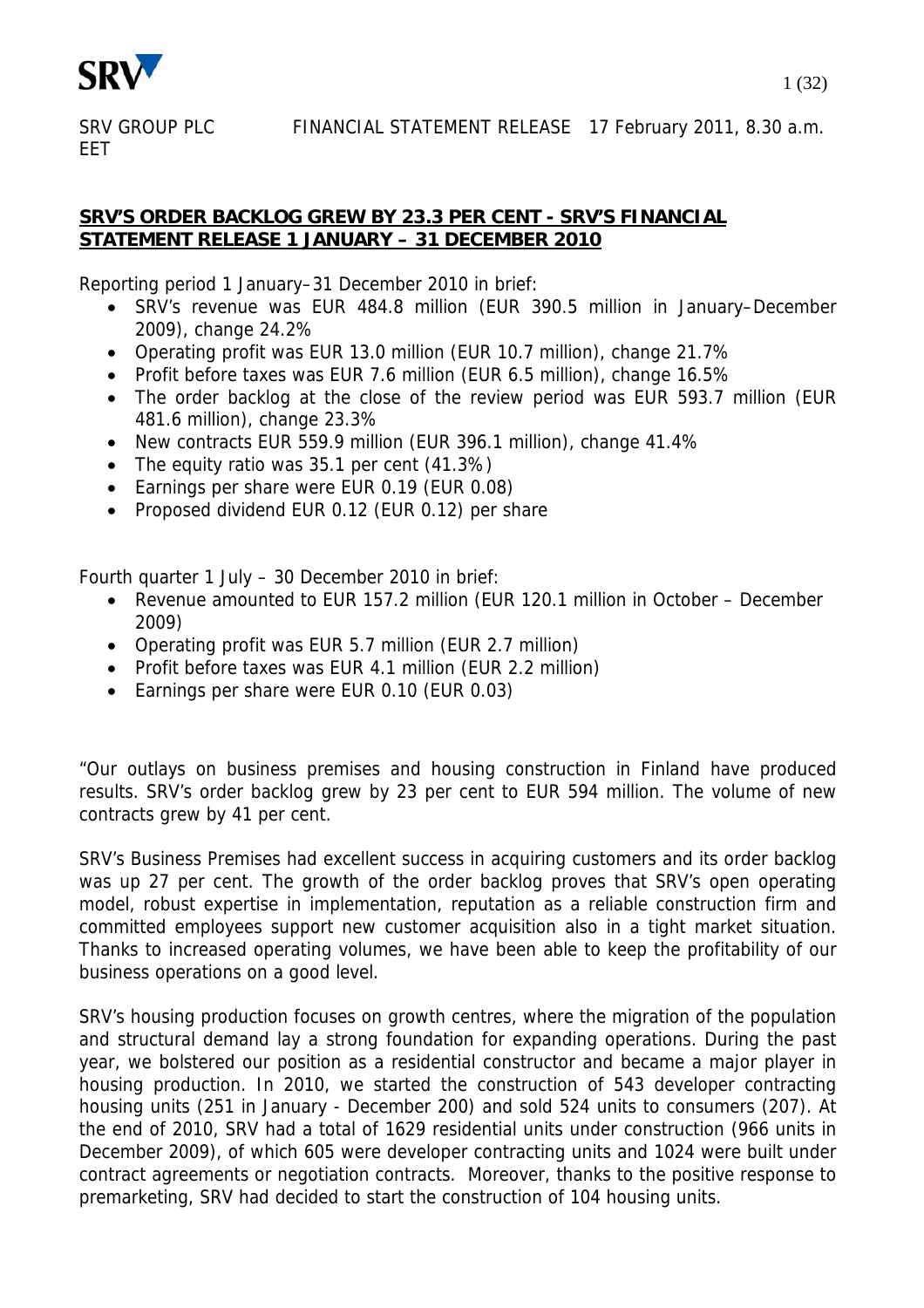

Russia is the main focus area in SRV's strategy. During 2010, we focused our effors on the start-ups of our key projects. In January, after the close of the financial period, we signed 100 million euro project management contract to build a shopping centre in St.Petersburg in the Baltic Pearl area. The total value of the investment is EUR 130 million. SRV has a 50 per cent stake in the project. As in other projects in Russia, SRV can remain, according to its strategy, a temporary owner in completed projects to increase the commercial value. Depending on the market situation, such projects are sold after 1 to 3 years after completion. Commencing the construction works of Pearl Plaza is a significant step in our Russian projects.

The financial result of the international operations was negative due to the fact that the volume of the operations and the order backlog were on insufficient level compared to the project development costs and fixed costs of the segment. SRV will continue its efforts in start-ups of its own key projects and in preparing the first investment projects of the real estate investment collaboration to secure the growth of the order backlog of international operations.

SRV boasts strong innovative project development, and we will continue our efforts on it by utilising the support from the company's solvency and financing position. Even though the business premises market is challenging, I believe that through project development SRV can start projects that are important to the business activities of our clients. As an example of successful result of persistence we can mention the Karisto shopping centre project in Lahti, the construction contract for which was signed in June.

In domestic housing production we focus on growth centres. We have created numerous major long-term possibilities in the Greater Helsinki Area, such as the Keilaniemi Towers project, the project for planning the land use of the neighbouring areas of the future metro station in Niittykumpu district in Espoo, the acquisition of the Perkkaa plots from Siemens in Espoo, as well as participation in Sitra's Low2No project with the aim to develop and implement a solution for the construction of low carbon or no-carbon sustainable urban environments," says Jukka Hienonen, CEO of SRV.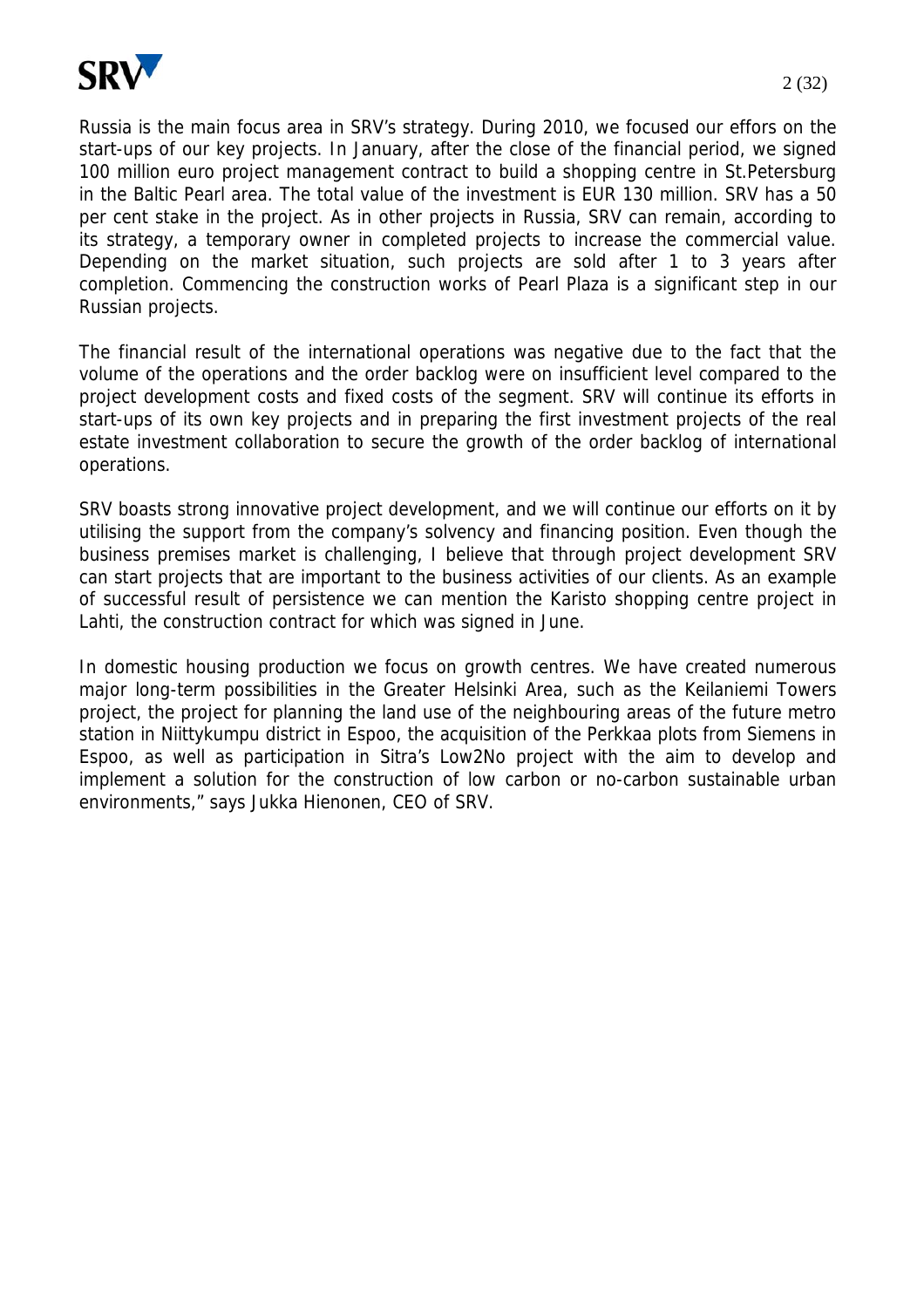

| $10 - 12/$<br>2009<br>120.1 |
|-----------------------------|
|                             |
|                             |
|                             |
| 2.7                         |
|                             |
| $-0.5$                      |
| 2.2                         |
|                             |
| 120.4                       |
| 2.2                         |
| 0.8                         |
|                             |
|                             |
|                             |
|                             |
|                             |
| 0.03                        |
|                             |
|                             |
|                             |
|                             |

1) In calculating the key ratio only the profit for the period has been annualised

Consolidated revenue was EUR 484.8 million (EUR 390.5 million in January–December 2009), of which Finland accounted for 95 per cent (94%) and Russia and the Baltic countries for 5 per cent (6%). Revenue in the Business Premises business area was EUR 319.5 million (EUR 208.0 million). Revenue in the Housing business area was EUR 143.1 million (EUR 158.6 million). Revenue in the International business area was EUR 22.3 million (EUR 24.0 million).

The Group's operating profit was EUR 13.0 million (EUR 10.7 million in January–December 2009). Operating profit margin was 2.7 per cent (2.7%). Operating profit in the Business Premises business area was EUR 18.0 million (EUR 18.0 million). Operating profit in the Housing business area was EUR 8.4 million (EUR 5.4 million). Operating loss in the International business area was EUR 7.5 million (operating loss of EUR 7.7 million).

The Group's profit before taxes was EUR 7.6 million (profit of EUR 6.5 million in January– December 2009). The profit for the financial year was EUR 5.2 million (profit of EUR 2.9 million). Earnings per share were EUR 0.19 (EUR 0.08). Return on equity was 3.2 per cent (1.8%) and return on investment was 4.0 per cent (4.9%).

The Group's revenue for the fourth quarter was EUR 157.2 million (EUR 120.1 million in October-December 2009) and operating profit EUR 5.7 million (EUR 2.7 million). Profit before taxes was EUR 4.1 million (profit of EUR 2.2 million). Earnings per share were EUR 0.10 (EUR 0.03).

The order backlog grew by 23.3 per cent and was EUR 593.7 million on 31 December 2010 (EUR 481.6 million on 31 December 2009). The major reason behind the development of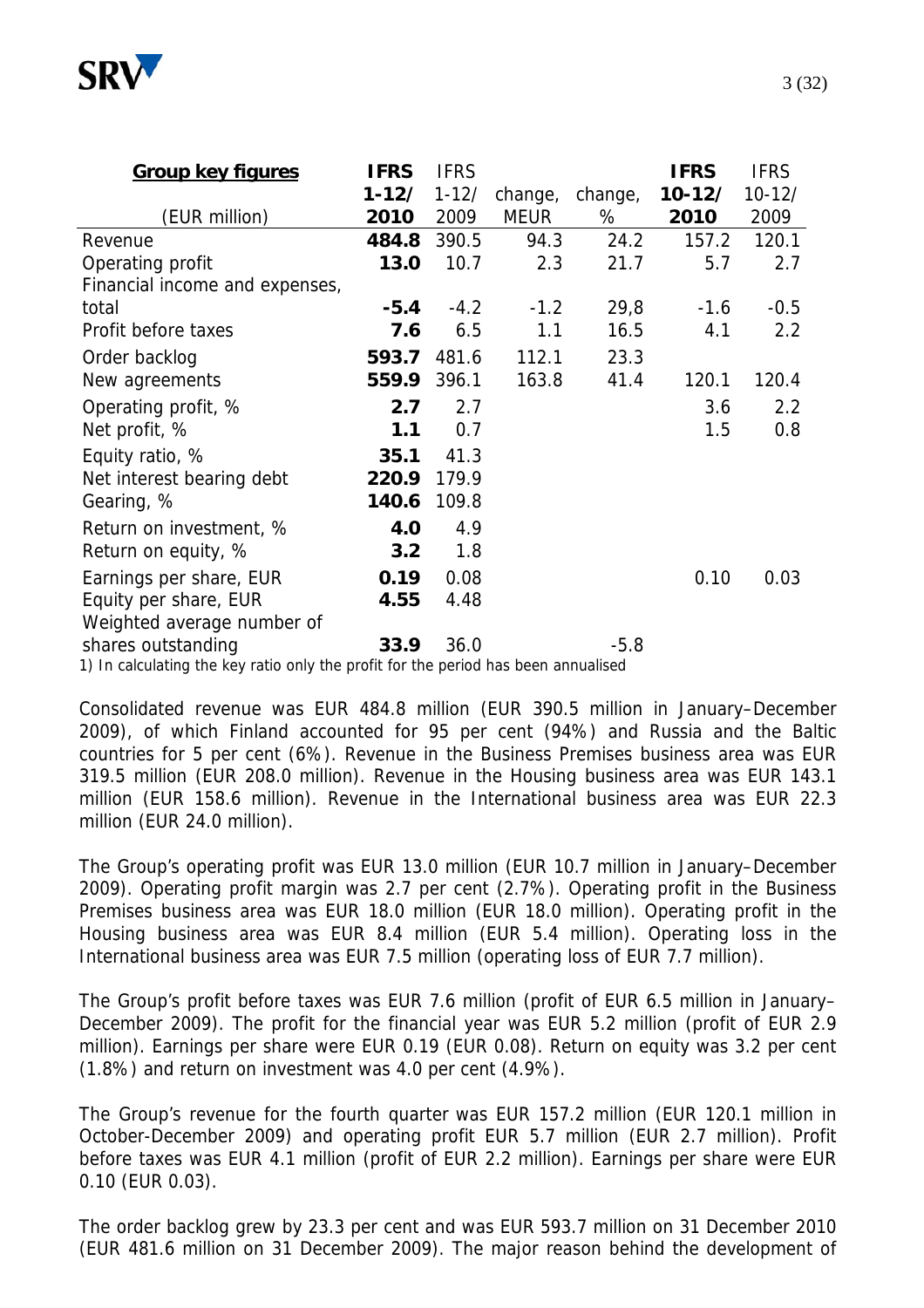

the order backlog was the 41.4 per cent increase of new contracts and the principle of the recognition of revenue from developer contracting housing projects based upon delivery. The share of sold order backlog increased by 39.3 per cent to EUR 441 million (EUR 317 million on 31 December 2009). The increase was due to the amount of new projects as well as to the fact that the housing sales concentrated more on production under construction. The share of the unsold order backlog amounted to EUR 153 million (EUR 165 million on 31 December 2009).

## **Key figures for the Segments**

|                          | <b>IFRS</b> | <b>IFRS</b> |             |                        | <b>IFRS</b> | <b>IFRS</b> |
|--------------------------|-------------|-------------|-------------|------------------------|-------------|-------------|
| <b>Revenue</b>           | $1 - 12/$   | $1 - 12/$   | change,     | change,                | $10 - 12/$  | $10 - 12/$  |
| (EUR million)            | 2010        | 2009        | <b>MEUR</b> | %                      | 2010        | 2009        |
| <b>Business Premises</b> | 319.5       | 208.0       | 111.5       | 53.6                   | 103.2       | 66.9        |
| Housing                  | 143.1       | 158.6       | $-15.4$     | $-9.7$                 | 44.2        | 49.9        |
| International            | 22.3        | 24.0        | $-1.7$      | $-7.0$                 | 9.8         | 3.4         |
| Other Operations         | 10.3        | 8.7         | 1.6         | 18.9                   | 2.8         | 2.3         |
| Eliminations             | $-10.4$     | $-8.8$      | $-1.7$      |                        | $-2.8$      | $-2.3$      |
| Group, total             | 484.8       | 390.5       | 94.3        | 24.2                   | 157.2       | 120.1       |
|                          | <b>IFRS</b> | <b>IFRS</b> |             |                        | <b>IFRS</b> | <b>IFRS</b> |
| <b>Operating profit</b>  | $1 - 12/$   | $1 - 12/$   | change,     | change,                | $10 - 12/$  | $10 - 12/$  |
| (EUR million)            | 2010        | 2009        | <b>MEUR</b> | $\%$                   | 2010        | 2009        |
| <b>Business Premises</b> | 18.0        | 18.0        | 0.0         | 0.0                    | 4.5         | 4.3         |
| Housing                  | 8.4         | 5.4         | 3.0         | 55.0                   | 3.9         | 1.9         |
| International            | $-7.5$      | $-7.7$      | 0.2         |                        | $-1.0$      | $-2.0$      |
| <b>Other Operations</b>  | $-5.9$      | $-4.7$      | $-1.2$      |                        | $-2.0$      | $-1.4$      |
| Eliminations             | 0.0         | $-0.3$      | 0.3         |                        | 0.2         | $-0.2$      |
| Group, total             | 13.0        | 10.7        | 2.3         | 21.7                   | 5.7         | 2.7         |
| <b>Operating profit</b>  | <b>IFRS</b> |             | <b>IFRS</b> | <b>IFRS</b>            |             | <b>IFRS</b> |
| (%)                      | 1-12/2010   |             | 1-12/2009   | 10-12/2010             |             | 10-12/2009  |
| <b>Business Premises</b> |             | 5.6         | 8.6         |                        | 4.4         | 6.5         |
| Housing                  |             | 5.9         | 3.4         |                        | 8.8         | 3.8         |
| International            |             | $-33.5$     | $-32.1$     |                        | $-9.8$      | $-58.4$     |
| Group, total             |             | 2.7         | 2.7         |                        | 3.6         | 2.2         |
| Order backlog            | <b>IFRS</b> |             | <b>IFRS</b> |                        |             |             |
| (EUR million)            | 31.12.10    |             | 31.12.09    | change,<br><b>MEUR</b> | change,%    |             |
| <b>Business Premises</b> | 324.6       |             | 255.3       | 69.3                   | 27.1        |             |
| Housing                  | 249.9       |             | 201.7       | 48.2                   | 23.9        |             |
| International            |             | 19.2        | 24.6        | $-5.4$                 | $-21.9$     |             |
| Group, total             | 593.7       |             | 481.6       | 112.1                  | 23.3        |             |
| - sold order backlog     |             | 441         | 317         | 125                    | 39.3        |             |

- unsold order backlog 153 165 -12 -7.5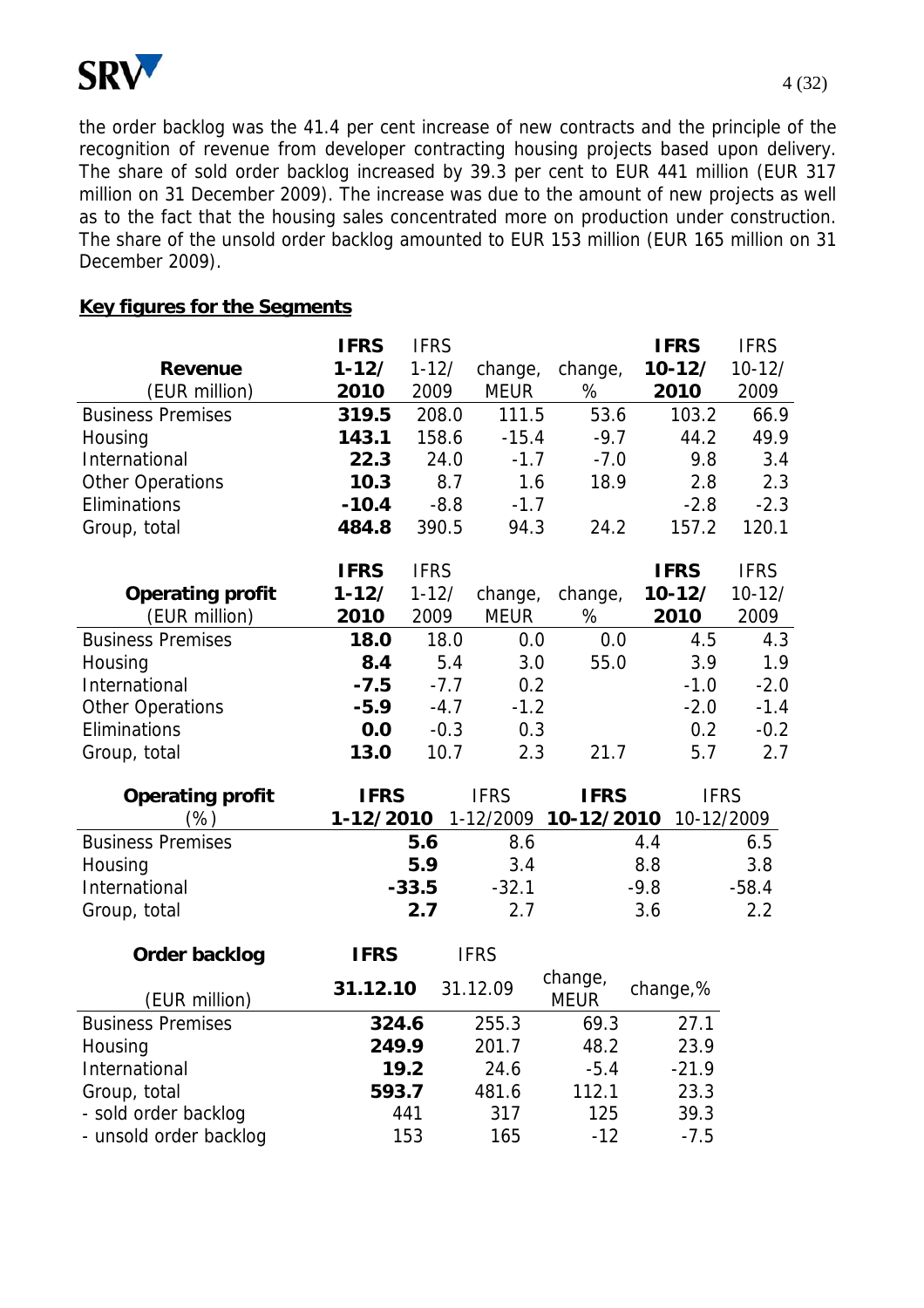

## **Earnings trends of the Segments**

|                          | <b>IFRS</b> | <b>IFRS</b> |             |         | <b>IFRS</b> | <b>IFRS</b> |
|--------------------------|-------------|-------------|-------------|---------|-------------|-------------|
| <b>Business Premises</b> | $1 - 12/$   | $1 - 12/$   | change,     | change, | $10 - 12/$  | $10 - 12/$  |
| (EUR million)            | 2010        | 2009        | <b>MEUR</b> | %       | 2010        | 2009        |
| Revenue                  | 319.5       | 208.0       | 111.5       | 53.6    | 103.2       | 66.9        |
| <b>Operating profit</b>  | 18.0        | 18.0        | 0.0         | 0.0     | 4.5         | 4.3         |
| Operating profit, %      | 5.6         | 8.6         |             |         | 4.4         | 6.5         |
| Order backlog            | 324.6       | 255.3       | 69.3        | 27 1    |             |             |

The Business Premises business area comprises SRV Toimitilat Oy's retail, office, logistics and rock construction operations and property development.

Revenue in the Business Premises business area was EUR 319.5 million (EUR 208.0 million). Operating profit was EUR 18.0 million (EUR 18.0 million), generating an operating profit margin of 5.6 per cent (8.6%). The order backlog grew by 27.1 per cent to EUR 324.6 million (EUR 255.3 million). The increase in revenue was attributable to the growth in the contracts and the order backlog.

Fourth-quarter revenue amounted to EUR 103.2 million (EUR 66.9 million) and operating profit to EUR 4.5 million (EUR 4.3 million). The increase in revenue was attributable to the growth in the contracts and the order backlog. Competition for new contracts remained tight.

Among the projects completed during the financial year were extension and renovation of the Stockmanns' Helsinki department store, the construction of the new Viikki parking garage and air raid shelter as well as the new logistics centre for Anttila Oy in Kerava. Moreover, the completed projects included the renovation of the shopping centre Forum in Jyväskylä, the first phase of Malmi Hospital in Helsinki, the renovation of Kiinteistö Oy Niittymäentie 7 for Ilmarinen Mutual Pension Insurance Company in Espoo, alteration and renovation works in the mail sorting department of Itella's postal centre in Pasila, Helsinki, as well as the repair works on the second stage of the University of Helsinki's Metsätalo Building and the adjacent service tunnel in Unioninkatu, Helsinki. The new equestrian centre Primus in Espoo, the bus depot in Kivikko, Vantaa, the renovation and building of Mercuria business school in Vantaa, and a new production building for Lassila & Tikanoja in Kerava were also completed. The construction of Vierumäki Congress & Resort Hotel was completed and handed over to Mutual Pension Insurance Company Varma.

In January, SRV signed a contract for the construction of the spa hotel Holiday Club Saimaa in Lappeenranta. In addition to the hotel, the contract includes an aqua park with a wellness area, a restaurant world and a multifunction ice arena. The spa hotel will be completed in the summer of 2011.

In January, SRV and the Finnish Fair Corporation signed a contract for the heightening of the Helsinki Fair Centre's car park, expanding it by approximately 1,200 new parking spaces.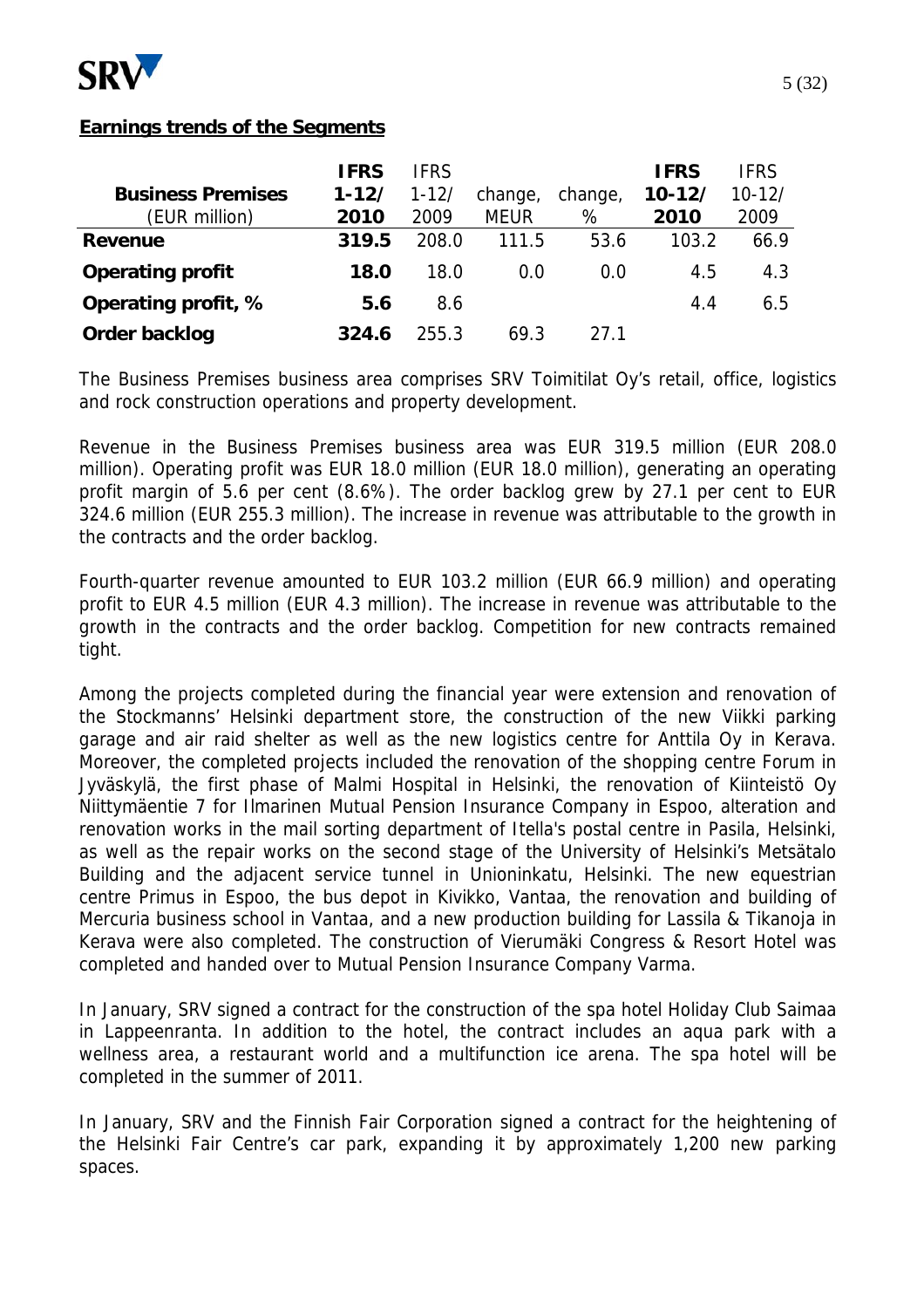

In February, Citycon Oyj chose SRV as its project management contractor for the construction and renovation of Espoontori shopping centre. The total floor area of the project is about 18,600 square metres.

In February, SRV and Helsinki University Premises and Property Services signed a project management contract on the construction and renovation of the Kaisa-talo building, a shopping centre in Kaisaniemenkatu, Helsinki, which will be converted into the University's central campus library. This 30,740 square metre project will be completed by 1 May 2012.

In June, SRV and Kesko signed the project management contract for the construction of the shopping centre Karisma to be built in the Karisto district in Lahti. SRV and Kesko have jointly developed the project and SRV will act as the main contractor in the project. The total sales area in the shopping centre is 35,000 square meters including a modern K-Citymarket and some 90 shops. The shopping centre will open for Christmas 2011.

In July, SRV and Aro-Yhtymä Oy signed a project management contract for the construction of a car dealership in Vantaa. The building will measure 18,400 gross square metres and will be completed towards the end of 2011.

In October, SRV sold the STC Viinikkala property to Pohjola Insurance Ltd. STC Viinikkala is a logistics centre developed and built by SRV with 10,000 square metres of modifiable warehouse, production and office space. The project will be completed by the end of September 2011.

In November, Holiday Club Resorts Oy and SRV agreed on the construction of holiday homes. The first Villas-apartments will be completed in the Holiday Club Saimaa spa hotel complex being built in Lappeenranta next year. As a whole, Holiday Club Saimaa is the biggest tourism project under construction in the Nordic countries.

In December, SRV and Keva (Local Government Pensions Institution) signed a contract for the construction of rental apartments to be built on Abraham Wetterintie street in the Herttoniemi district of Helsinki. Six high-rise buildings will include a total of 345 apartments, commercial premises and basement parking. The total floor area of the project totals 42,386 square metres. The project will be completed in autumn 2012.

During the financial year, a project and construction contract was signed for the construction of a logistics centre for Tapiola General Mutual Insurance Company on Tuupakantie in Vantaa. Contracts were also signed with the City of Vaasa for the construction of day-care centre Punahilkka in Vaasa, for the construction of new car service and repair premises for ScanAuto in Hämeenlinna, the renovation of the premises of the European Chemicals Agency in Annankatu, Helsinki. Moreover, SRV signed a contract with the City of Hyvinkää on the construction of new premises for the Hyvinkää town hall in the Old Wool Factory. Contracts were also signed with the Helsinki University Premises and Property Services for the completion of the renovation of the Institute of Dentistry and the renovation of the Accelerator Laboratory on the Kumpula campus, for the construction of a K-supermarket for Ruokakesko in Espoo and for the extension works of an aviation service hangar at the Helsinki-Vantaa airport.

In a completion arranged by Rakennuslehti magazine SRV's Helsinki Music Centre was elected as the best construction site in Finland in 2010. In its arguments the professional jury praised SRV's solid working methods and site management. Also the work safety at the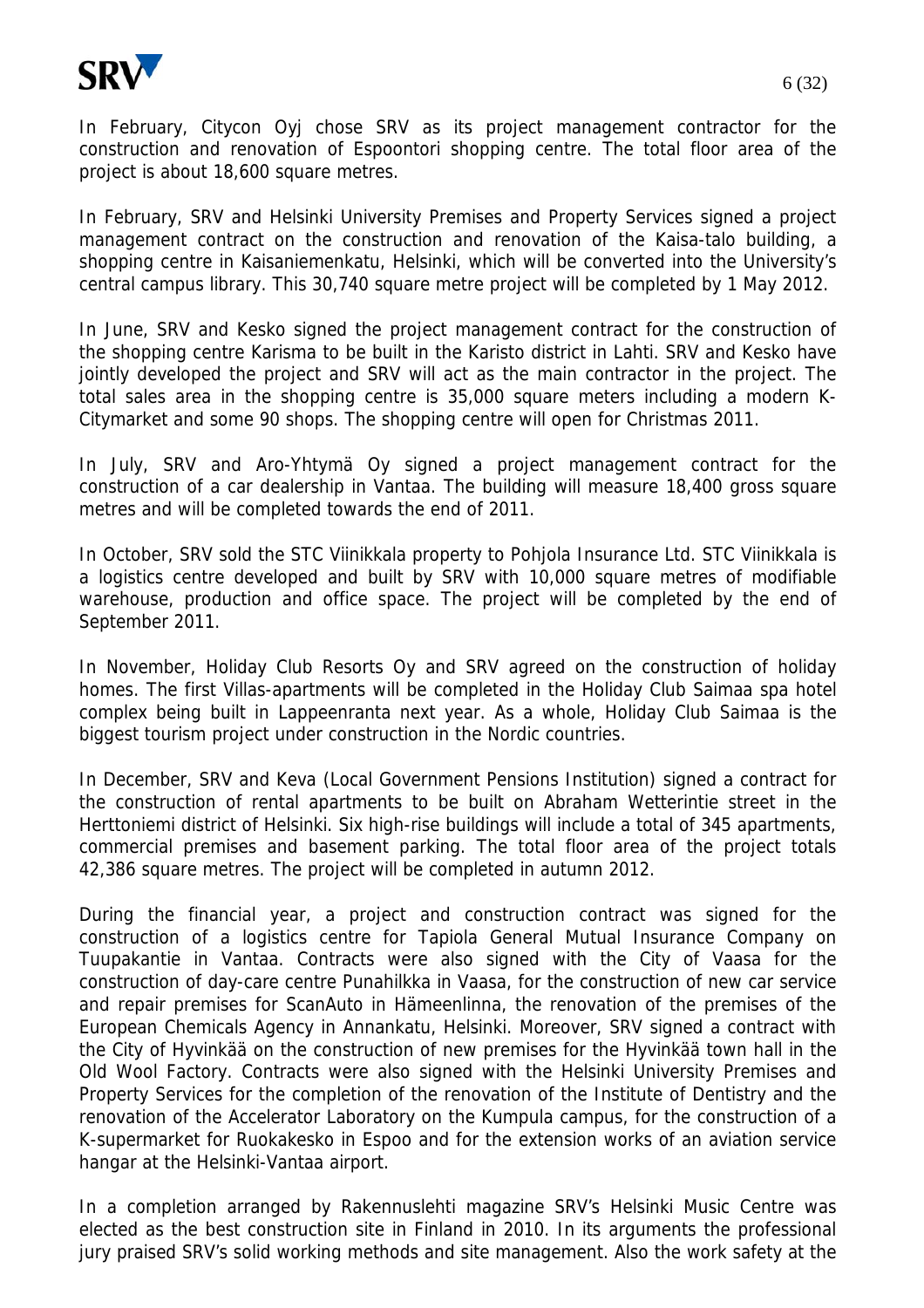

Music Centre construction site is of the highest level. SRV has put extensive efforts into fighting grey economy, as well, and the Music Centre site has been a pilot site in implementing the SRV network register.

| <b>Housing</b><br>(EUR million) | <b>IFRS</b><br>$1 - 12/$<br>2010 | <b>IFRS</b><br>$1 - 12/$<br>2009 | change,<br><b>MEUR</b> | change,<br>% | <b>IFRS</b><br>$10 - 12/$<br>2010 | <b>IFRS</b><br>$10 - 12/$<br>2009 |
|---------------------------------|----------------------------------|----------------------------------|------------------------|--------------|-----------------------------------|-----------------------------------|
| <b>Revenue</b>                  | 143.1                            | 158.6                            | $-15.4$                | $-9.7$       | 44.2                              | 49.9                              |
| <b>Operating profit</b>         | 8.4                              | 5.4                              | 3.0                    | 55.0         | 3.9                               | 1.9                               |
| Operating profit, %             | 5.9                              | 3.4                              |                        |              | 8.8                               | 3.8                               |
| Order backlog                   | 249.9                            | 201-7                            | 48.2                   | 23.9         |                                   |                                   |

The Housing business area comprises housing construction in the Helsinki Metropolitan Area and the neighbouring municipalities, in addition to regional business operations. Besides housing, regional business operations include commercial, business premises and logistics construction projects.

Revenue in the Housing business area amounted to EUR 143.1 million (EUR 158.6 million) in the review period and operating profit was EUR 8.4 million (EUR 5.4 million). The order backlog was EUR 249.9 million (EUR 201.7 million). The decline in revenue was attributable to the focus on developer contracting housing projects and the fact that housing sales concentrated more on production under construction. For the developer contracting housing projects SRV applies the recognition principle based upon delivery. By using the earlier percentage of completion method the revenue for the review period would have been around EUR 21.1 million higher. During the financial year construction of 543(251) residential units was started and 201 residential units (252) were completed during the financial year. Growth in operating profit was attributable to better project results compared to previous year.

Fourth-quarter revenue amounted to EUR 44.2 million (EUR 49.9 million) and operating profit to EUR 3.9 million (EUR 1.9 million). Housing sales concentrated more on production under construction. Increase in revenue and operating profit during the quarter resulted from the completion of four developer contracting projects with a total of 171 (64) residential units.

During the financial year we signed contracts worth EUR 75.7 million with external clients. Of the signed contracts, negotiation contracts amounted to EUR 19.9 million; in these contracts, SRV serves as project developer and in addition to construction attends to certain development tasks. A contract was signed with Scan-Auto for the construction of a new Scania centre in Oulu for servicing large vehicles. The project was completed before the year's end. We signed a contract with YH-Asumisoikeus Länsi Oy for the construction of 28 right-of-occupancy flats in the Vatiala district in Kangasala and 20 flats in Pirkkala. In Ylöjärvi, SRV will build two blocks of flats housing a total of 40 residential units for AVO Vuokratalot Oy. Moreover, 28 flats in terraced houses will be built for Suomen Asumisoikeus Oy in Kaarina.

Contracts worth EUR 55.8 million that were won through bidding competitions were signed. The major contracts in the Helsinki metropolitan area were for a 66-unit apartment house to be built for VVO on Agronominkatu street in Viikki, Helsinki, for a 58-unit apartment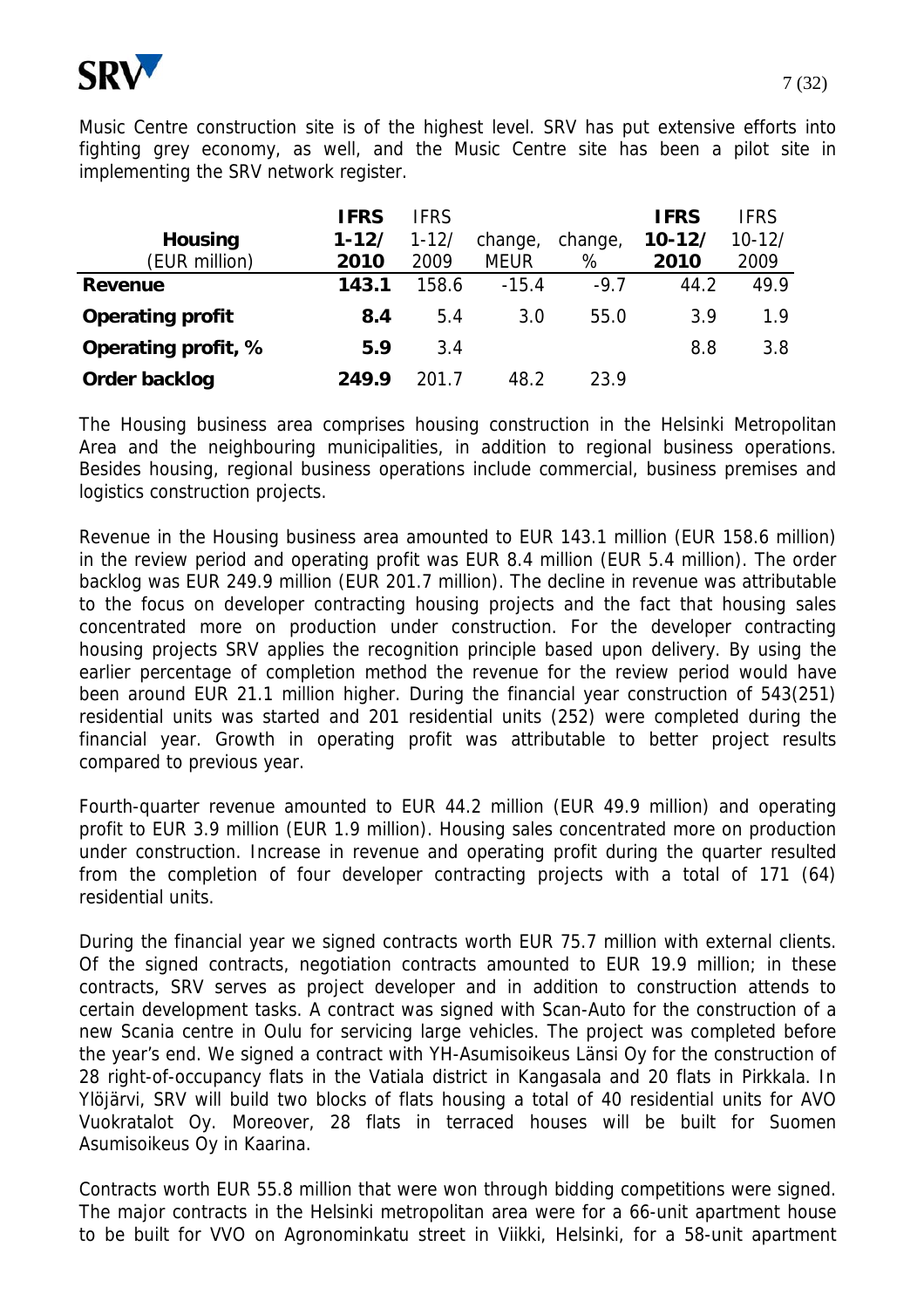

house for Asokodit in Suurpelto, Espoo and an assisted-living building for Espoon Kruunu in Kauklahti, with 62 adjacent housing units. In Paattinen, Turku, construction of a school for the city of Turku was commenced. In Tampere, an assisted-living home is being built for Kotilinna-säätiö, with 76 units.

More resources were allocated to developing contracting projects. During the review period, 543 (251) new housing units were qualified for sale to consumers and were included in the order backlog. In Helsinki, SRV will build the HITAS project Isolokki in Arabianranta (142 price and quality controlled owner-occupied flats) and Tampuriini in Kannelmäki (29-unit apartment house). In Espoo, SRV started up Saunavuori, an apartment house with 57 units in Saunalahti, and Espoon Kokki, an apartment house with 78 units in Matinkylä. Espoon Kokki will be erected next to the Iso Omena shopping centre and the new metro station to be built in Matinkylä. In Vantaa, construction of two high-rise buildings (Mortti with 38 homes and Vertti with 47 homes) was started on a plot next to the Martinlaakso train station. One apartment house and three terraced-house projects were started in Pirkanmaa: apartment house Teravaskanto in Kangasala (32 units), Pirkkalan Sinisiipi (26 units), Nokian Walborg (16 untis) and Tampereen Frida (11 units). SRV builds Sello, a 26 unit apartment house, in Kaarina as well as Kirkkoväärti, a 21-unit apartment house in Vaajakoski, Jyväskylä. The first five homes in the 20-unit terraced-house project Marjalan Saunaranta were completed in Joensuu already during the financial year.

In addition to projects that are qualified for sale, SRV has decided to start the construction of high-rise blocks in Kaarina, Lahti, Saarijärvi and in Ylöjärvi. The projects include 104 housing units. Because the projects did not reach RS-stage by the end of the year they are not included in the order backlog.

| <b>Housing production in</b>       |           |           |         |          |            |
|------------------------------------|-----------|-----------|---------|----------|------------|
| <b>Finland</b>                     | $1 - 12/$ | $1 - 12/$ | change, | $10-12/$ | $10 - 12/$ |
|                                    | 2010      | 2009      | units   | 2010     | 2009       |
| Developer contracting              |           |           |         |          |            |
| Start-ups                          | 543       | 251       | 292     | 133      | 247        |
| Sold                               | 524       | 207       | 317     | 163      | 86         |
| Completed                          | 201       | 252       | $-51$   | 171      | 64         |
| Completed and unsold               | 137       | 171       | $-34$   |          |            |
| Under construction, total $^{1/2}$ | 1629      | 966       | 663     |          |            |
| - negotiation and                  |           |           |         |          |            |
| construction contracts $^{1/2}$    | 1 024     | 703       | 321     |          |            |
| - developer contracting 1)         | 605       | 263       | 342     |          |            |
| - of which unsold 1)               | 284       | 231       | 53      |          |            |

1)at the end of the period

2) housing contracts of SRV Business Premises Ltd are included in the production under construction

The S-Group's Kodin Terra hardware and home decor department store and ABC service station in the Kolmenkulma business estate in Nokia were completed in late spring. Major developer contracting projects under construction include Martti, Mortti and Vertti in the Martinlaakso district of Vantaa (152 units), Isolokki in Arabianranta, Helsinki (142 units) and Kokki in Matinkylä, Espoo (78 units).

SRV increased significantly its housing production and at the close of the financial year SRV had a total of 1629 residential units under construction. 83 per cent of the production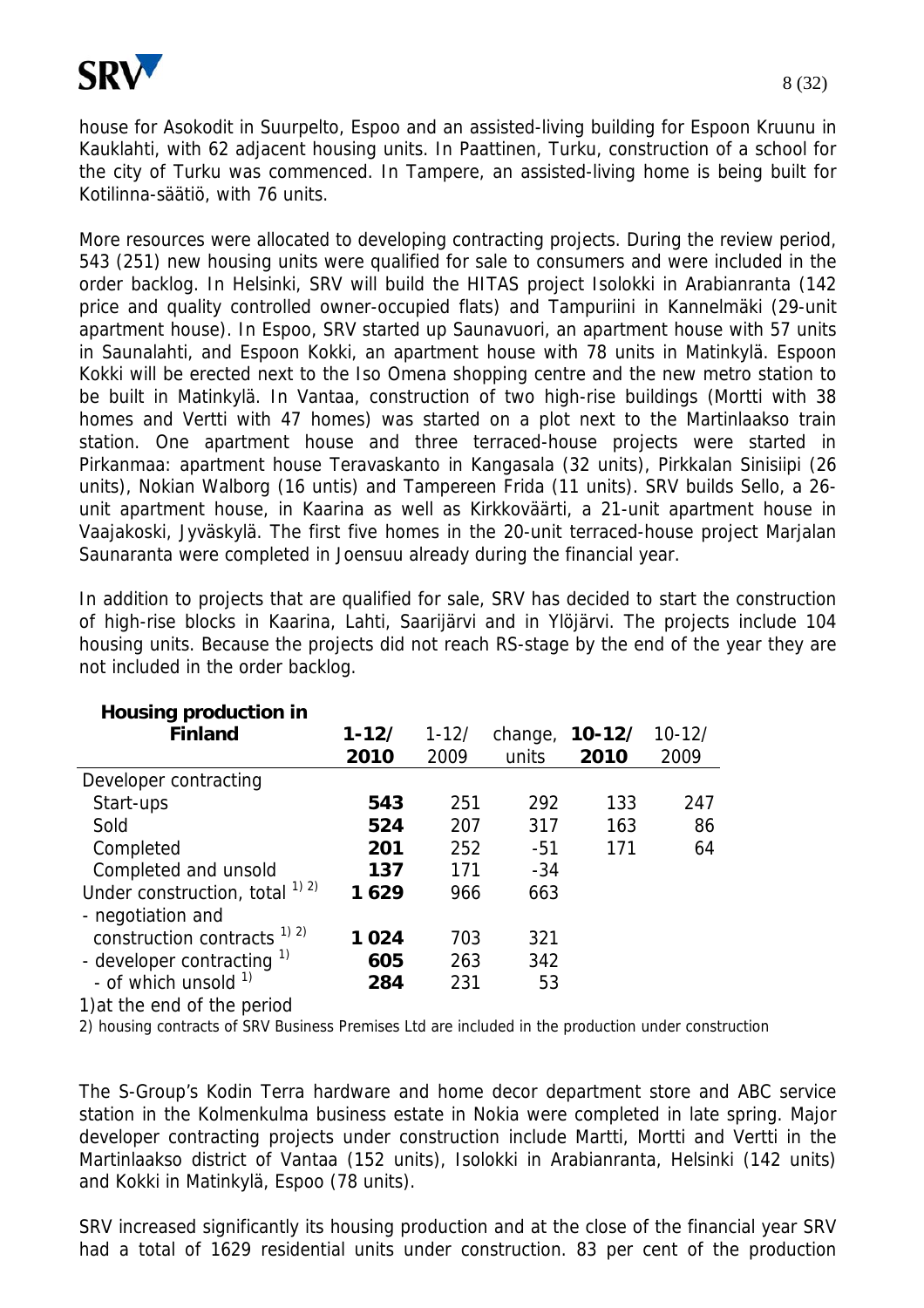

under construction was implemented under building contracts or they were our own production which had already been sold. During the financial year, SRV started the construction of 543 (251) developer contracting residential units. SRV sold 524 (207) housing units to consumers, most of them in projects under construction. With negotiation contracts, 116 (323) units were sold to investors. At the end of the period, 605 (263) residential units for sale to consumers were being constructed, 284 (231) of which had not been sold. There were 137 (171) completed but unsold units, 22 of which were rented at the period-end. A total of 201 (252) developer contracting residential units were completed during the review period. The most significant completed projects included apartment building Musketööri which was completed in Kartanonkoski, Vantaa in December and Rubiini with 43 units in Vallikallio, Espoo. Based on the current completion schedules, SRV

SRV is participating in the Low2No project, which aims to develop and implement a solution for the construction of low carbon or no-carbon sustainable urban environments in order to minimise energy consumption. This project is partly funded by Tekes. In addition to SRV, the participants include Sitra (the Finnish Innovation Fund), VVO Yhtymä Oyj and an international design team that was selected in a sustainable construction competition in 2009. The City of Helsinki has reserved a city block for Sitra in Jätkänsaari that will be built in line with the Low2No concept. The housing units and business premises in this block will be designed as multipurpose environments that serve changing work and life patterns, making use of innovative environment, layout and service planning.

estimates that a total of 465 developer contracting residential units will be completed

during 2011 of which 67 units during the first quarter.

|                                 | <b>IFRS</b> | <b>IFRS</b> |             |         | <b>IFRS</b> | <b>IFRS</b> |
|---------------------------------|-------------|-------------|-------------|---------|-------------|-------------|
| <b>International Operations</b> | $1 - 12/$   | $1 - 12/$   | change,     | change, | $10 - 12/$  | $10 - 12/$  |
| (EUR million)                   | 2010        | 2009        | <b>MEUR</b> | %       | 2010        | 2009        |
| Revenue                         | 22.3        | 24.0        | $-1.7$      | $-7.0$  | 9.8         | 3.4         |
| <b>Operating profit</b>         | $-7.5$      | $-7.7$      | 0.2         |         | $-1.0$      | $-2.0$      |
| Operating profit, %             | $-33.5$     | $-32.1$     |             |         | $-9.8$      | $-58.4$     |
| Order backlog                   | 19.2        | 24.6        | $-5.4$      | $-219$  |             |             |

International Operations comprises the business activities of the SRV International subgroup in Russia and the Baltic countries.

Revenue in the International business area was EUR 22.3 million (EUR 24.0 million). Operating loss was EUR 7.5 million (a loss of EUR 7.7 million). The order backlog was EUR 19.2 million (EUR 24.6 million). The revenue level was a result of the small number of projects under construction while the activities were focused on the development of our own projects in Russia, in particular. In addition to the small number of projects under construction, operating profit was affected by the development costs of developer contracting projects and the fixed costs of business operations. Furthermore cost entries of around EUR 2.0 million were recorded. They related to projects which were completed earlier and to inventories.

Fourth-quarter revenue amounted to EUR 9.8 million (EUR 3.4 million) and operating loss to EUR 1.0 million (loss of EUR 2.0 million). Commenced hotel renovations increased the revenue. In addition to the small number of projects under construction, operating loss was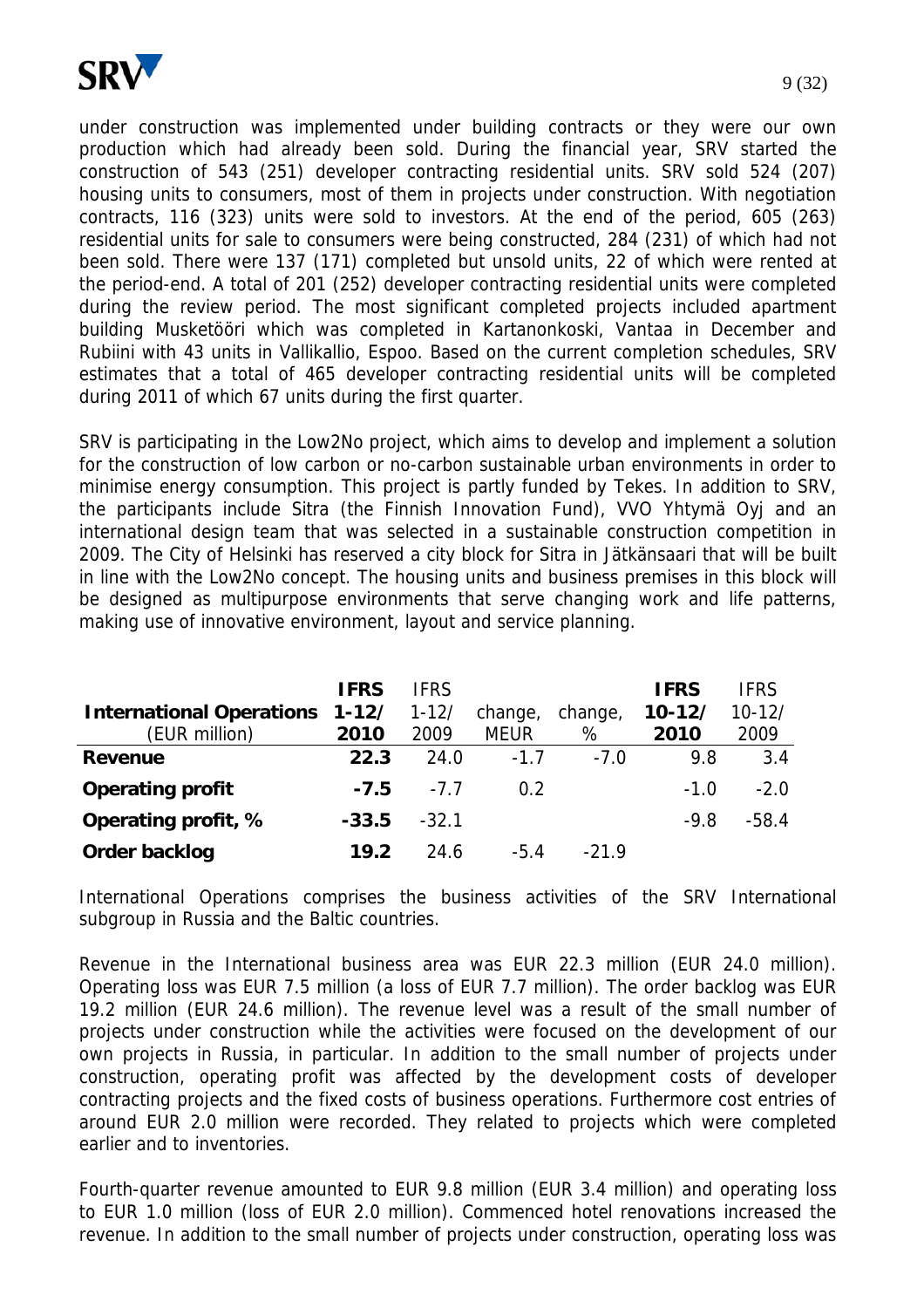

affected by the development costs of developer contracting projects, the fixed costs of business operations and to cost entries totalling around EUR 1 million relating to inventories.

## **Russia**

The official opening ceremonies of Etmia II office and parking house project in the heart of Moscow were arranged during the financial year. More than 90 per cent of the facilities are leased and SRV is negotiating with several tenant candidates for the rest of the premises. SRV's role in the project is to act as co-owner with a 50 per cent stake and as the project management contractor.

During the review period, SRV had a particular focus on the analysis and clarification of the investment sites of VTBC-Ashmore Real Estate Partners I in Moscow. The fund primarily invests in the construction of offices, commercial premises, hotels and upscale housing in Moscow and St. Petersburg. SRV's share of the investment commitments in the first phase is EUR 20 million. During the spring, Deutsche Bank announced its wishes to withdraw from its position in the General Partner company due to tightened bank control regulations. Deutsche Bank has been replaced with Ashmore Group Plc ("Ashmore"), which also became a shareholder in the General Partner company and, together with various funds it manages, a Limited Partner investor. The other investors involved in the fund are VTB Capital and the Finnish pension insurance companies Ilmarinen and Etera. VTB Capital and Ashmore act as sponsors and general partners of the fund. Their tasks include identifying investments and arranging financing for the projects. SRV acts both as an investor and project management contractor with respect to the fund, through which it expects to receive at least EUR 200 million worth of construction contracts. The fund is currently primarily analysing Elite residential sites as well as office, commercial and hotel sites in the heart of Moscow.

During the review period, SRV continued the development of the shopping centre to be built on the Baltic Pearl area in St.Petersburg. SRV and Shanghai Industrial Investment Company (SIIC) established a joint project company, OOO Pearl Plaza, to develop the project. SRV's share of the joint venture is 50 per cent. SRV is responsible for the development and construction of the project. During the review period, SRV signed a project management contract with OOO Pearl Plaza for the design and development of the shopping centre. Urban Planning and Architectural Committee of St. Petersburg approved the conceptual plan in November. Negotiations concerning the final investment decision were going on at the end of the year. The shopping centre is part of the Baltic Pearl development project, in which Baltic Pearl CJSC will use a land area of over 205 hectares, located south-west of central St. Petersburg, for development. This project is China's largest international investment project, apart from oil and natural gas investments. The cornerstone laying ceremony of the Baltic Pearl project was held at the end of September. Paavo Väyrynen, the Finnish Minister for Foreign Trade and Development, attended the ceremony.

In the Moscow area, construction of the electrical connection for the Mytischi shopping centre project was completed during the summer. Financing of the project has not advanced, and implementation possibilities of alternative concepts are being studied. The majority owner of the project is the Finnish real estate investment company Vicus, with a 75 per cent stake. SRV owns 25 per cent of the shopping centre project and its total investments amount to EUR 7.5 million.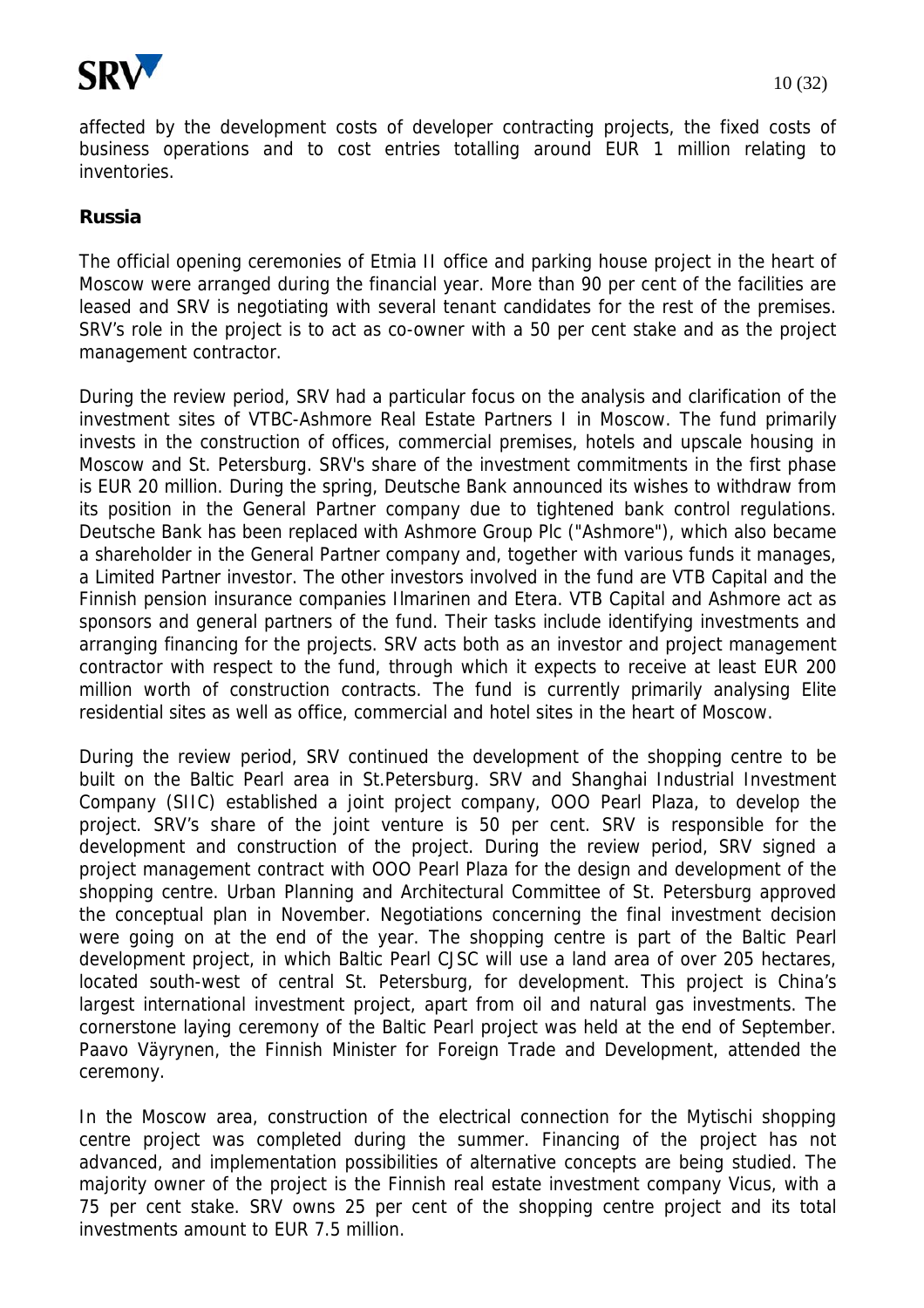

At the Sheremetyevo airport in Moscow, SRV continued the renovation of the old Aeroport hotel. In St.Petersburg, the renovation of some 200 rooms in the Pulkovskaya Hotel began also in October. Both hotels belong to the Wenaas Group. The projects are a continuation of the cooperation that started already in 2007.

SRV continued the development of the Septem City project which is located on a 8.5 hectare land area in the Ohta district in St. Petersburg. The plans include the construction of office and retail space, as well as hotel, restaurant and entertainment premises. Moreover, facilities will be built for the IBI University. The Urban Planning and Architectural Committee of St. Petersburg has approved the overall concept of the project allowing the construction of 600,000 square metres. The project will be implemented in several phases. In the first phase, a shopping centre will be built in the area. The concept development of the shopping centre is being processed and the decision concerning the final scope will be done in terh near future. SRV has invested about EUR 51.8 million in acquisition of land and properties in this area; further investment in land acquisition is estimated at about EUR 8 million. At the moment, SRV owns 87.5 per cent of the project, but its ownership will decline to 77.5 per cent when all ownership arrangements have been completed according to the cooperation contract.

The development of the Eurograd logistics area in St. Petersburg continued. SRV has 49 per cent ownership of the Russian company that possesses a plot of 24.9 hectares located north of St. Petersburg, in the immediate vicinity of the Ring Road. Over 100,000 square metres of logistics facilities are planned for the site, to be built in several stages during the next few years. The zoning of the area for logistics has been completed.

In the city of Vyborg, the intensified marketing campaign for the apartments in the Papula residential area continued till the summer. A total of 17 housing units have been sold while 21 units remained unsold at the end of the period.

## **Baltic countries**

Business volumes in the Baltic countries were low. In Estonia, 14 (11) residential units were sold during the period. All in all, there were 17 (31) completed but unsold units at the end of the period. In Estonia, the number of staff was adjusted to the market situation.

In Latvia, the construction of the International School of Latvia commenced in September according to the construction contract between SRV and the school which was signed in 2009. The project start-up was postponed due to a delay in the financing.

|                         | <b>IFRS</b>   | <b>IFRS</b> |                 |      | <b>IFRS</b> | <b>IFRS</b> |
|-------------------------|---------------|-------------|-----------------|------|-------------|-------------|
| <b>Other Operations</b> | $1-12/$ 1-12/ |             | change, change, |      | $10 - 12/$  | $10-12/$    |
| (EUR million)           | 2010          | 2009        | <b>MEUR</b>     | %    | 2010        | 2009        |
| Revenue                 | 10.3          | 8.7         | 1.6             | 18.9 | 2.8         | 2.3         |
| <b>Operating profit</b> | $-5.9$        | -47         | $-1.2$          |      | $-20$       | $-14$       |

Other Operations comprise mainly the SRV Group Plc and SRV Kalusto Oy businesses.

The revenue of Other Operations during the review period was EUR 10.3 million (EUR 8.7 million) and operating loss was EUR 5.9 million (a loss of EUR 4.7 million). Fourth-quarter revenue was EUR 2.8 million (EUR 2.3 million) and operating profit EUR 2.0 million (a loss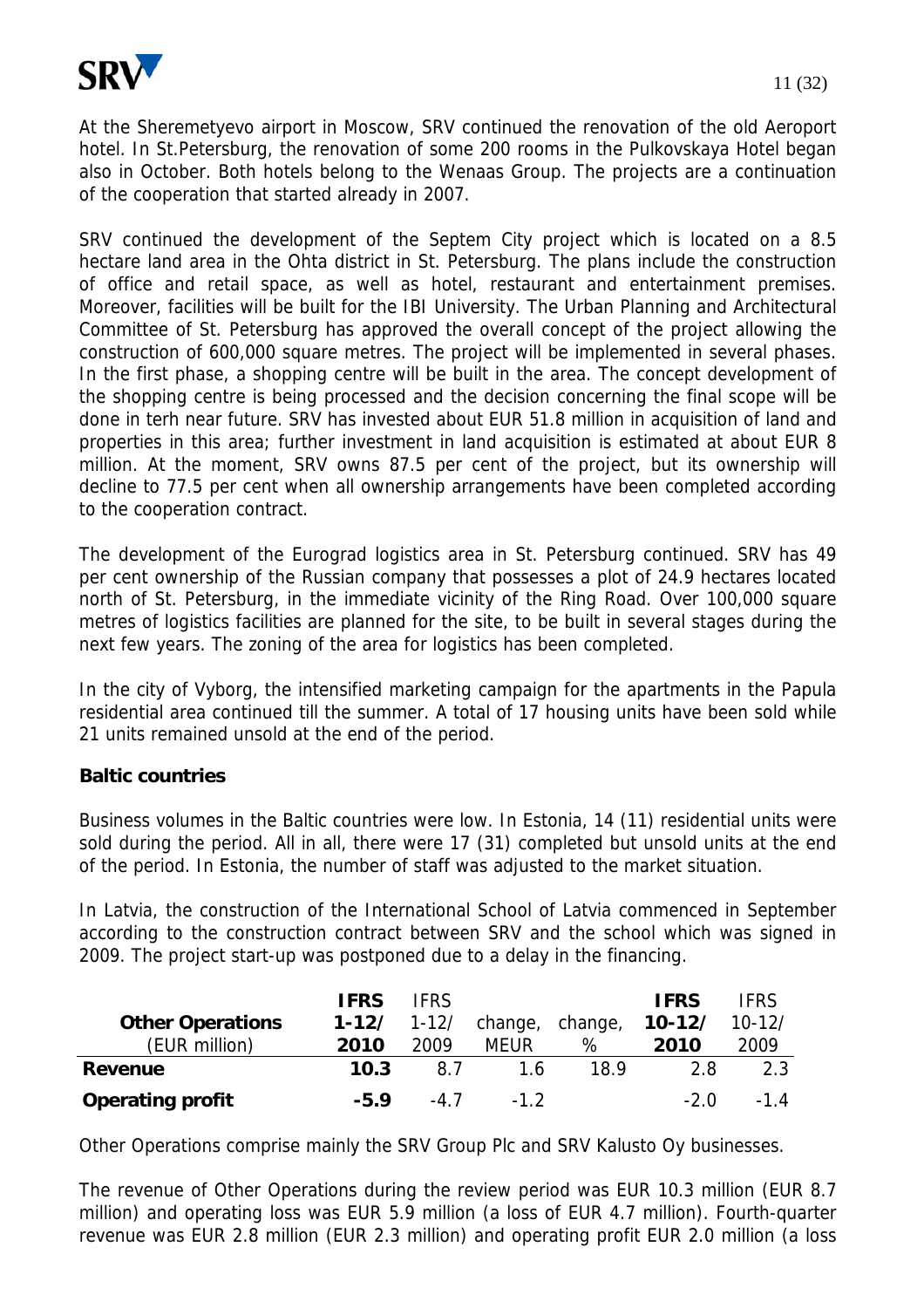

of EUR 1.4 million). The increase in revenue was attributable to higher operation volumes and the decrease in operating profit was attributable to increased costs used for project development.

## **Financing and financial position**

Net operational cash flow was EUR 26.8 million negative (EUR 6.1million in January-December 2009). The weakening of the cash flow during the review period was attributed to the increase of inventories as a result of land investments in the housing production and the start-ups of developer contracting production. The Group's inventories were EUR 338.9 million (EUR 292.2 million), the share of land areas and plot-owning companies being EUR 183.1 million (EUR 153.0 million). The Group's invested capital amounted to EUR 387.0 million (EUR 349.0 million).

At the end of the financial year, the Group's financing reserves were EUR 108.8 million, of which the Group's cash assets amounted to EUR 9.0 million and the share of committed undrawn financing reserves amounted to EUR 99.9 million. In addition, the group had committed financing commitments amounting to EUR 38.0 million. The Group's net interest-bearing liabilities were EUR 220.9 million on 31 December 2010 (EUR 179.9 million on 31 December 2009). Net financing expenses totalled EUR 5.4 million (EUR 4.2 million).

Investments in SRV's developer contracting housing projects in Finland including completed, unsold projects, total around EUR 88.5 million. SRV estimates that the completion of these projects requires another EUR 69.0 million. Undrawn housing corporate loans related to RS projects totalled EUR 74.9 million. Investments in the international business area related to unsold residential projects in Estonia amount to EUR 1.1 million, and EUR 2.7 million in Vyborg. EUR 32.4 million is invested in the Etmia office project.

Equity ratio was 35.1 per cent (41.3%). The change in the equity ratio and net liabilities was affected by the EUR 8.5 million derivative agreement signed by SRV with Nordea Bank Ab for 1,909,483 SRV Group Plc's shares which are considered equal to treasury shares held by the company as well as the increase in inventories. The Group's shareholders' equity totalled EUR 157.1 million (EUR 163.9 million on 31 December 2009). The return on investment was 4.0 per cent (4.9%) and the return on equity was 3.2 per cent (1.8%).

In its reporting SRV Group applies IFRIC 15 Agreements for the Construction of Real Estate. The recognition of developer contracting production upon delivery increases the total amount of inventories, interest bearing debts and balance sheet, thus weakening the key figures related to the financing position for its part.

## **Investments**

The Group's investments totalled EUR 2.3 million (EUR 3.7 million) and were mainly related to the acquisition of machinery and equipment.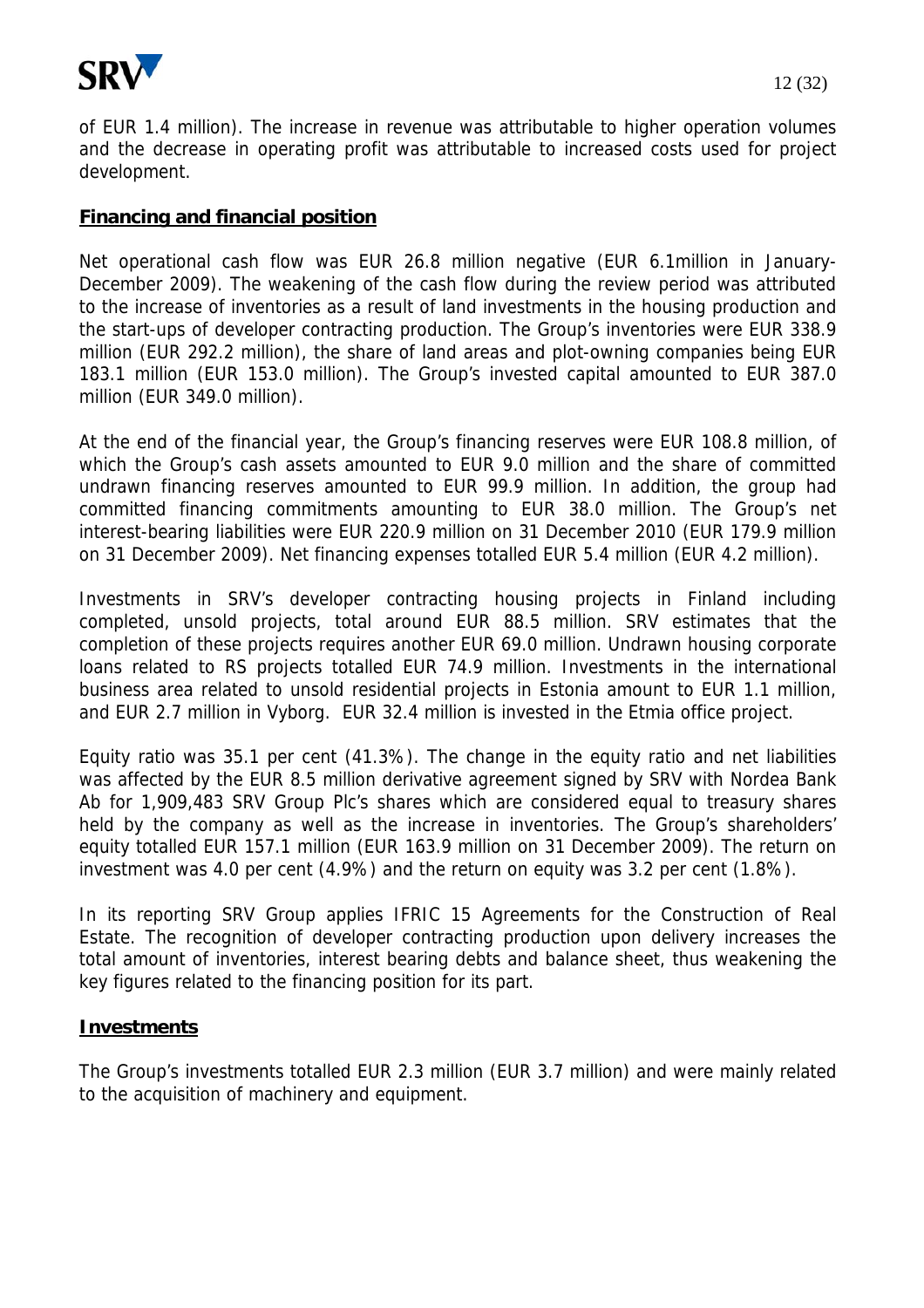

## **Unbuilt land areas, land acquisition commitments and land development agreements**

| Land reserve                                                                                | <b>Business</b>   |                | <b>International</b> |                   |  |
|---------------------------------------------------------------------------------------------|-------------------|----------------|----------------------|-------------------|--|
| 31.12.2010                                                                                  | <b>Operations</b> | <b>Housing</b> | <b>Operations</b>    | <b>Total</b>      |  |
| Unbuilt land areas and land acquisition commitments                                         |                   |                |                      |                   |  |
| Building rights <sup>*</sup> , $m^2$                                                        | 206 000           | 284 000        |                      | 861 000 1 351 000 |  |
| <b>Land development</b>                                                                     |                   |                |                      |                   |  |
| agreements                                                                                  |                   |                |                      |                   |  |
| Building rights <sup>*</sup> , $m^2$                                                        | 481 000           | 369 000        |                      | 152 000 1 002 000 |  |
| * Building rights also include the estimated building rights/construction volume of unzoned |                   |                |                      |                   |  |
| land reserves and land areas covered by agreements in projects that are wholly or partly    |                   |                |                      |                   |  |
| owned by SRV                                                                                |                   |                |                      |                   |  |

During the financial year, SRV bought a total of 10,000 square metres of building rights in the Matinkylä district from the City of Espoo. Furthermore, the company agreed with the City of Espoo on the purchase of 4,000 square metres in Matinkylä. SRV bought 7,000 square metres of building rights in the Kaarela area in the district of Kannelmäki in Helsinki. Moreover, the lease of 12,000 square metres of building rights in a HITAS project in the Arabianranta district of Helsinki was transferred from VVO to SRV.

On 14 June 2010, The Trade and Competitiveness Division of the Espoo City Board decided to make a reservation for SRV, Mutual Pension Insurance Company Varma and SATO Oyj regarding the future Niittykumpu metro station and neighbouring areas in the intersection of Merituulentie and Haukilahdenkatu for planning of the metro station and related use of land. The intention is to plan and build residential and commercial buildings in the area. The preliminary plan includes building rights of about 150,000 m2 of floor area.

On 11 October 2010, Siemens Osakeyhtiö sold its plots and office building in the Perkkaa area of Espoo to Kiinteistö Oy Perkkaantalo, a joint venture of SRV, SATO Oyj and Ilmarinen Mutual Pension Insurance Company. City plan alterations to designate new block areas for apartment houses are pending. The joint venture will start developing the area in cooperation with the City of Espoo. The target for residential floor area is 110,000-120,000 m2.

On 4 October 2010, based on competition, the Town Council of Mikkeli decided to approve SRV as their partner to develop market and build the Itäportti area in Visulahti, Mikkeli. The aim of the town and SRV is to develop the area into a competitive commercial area with valid zoned building right for 72 500 floor square metres.

## **Group structure**

SRV is Finland's leading project management contractor that builds and develops commercial and business premises, residential units as well as infrastructure and logistics projects. Apart from Finland, the company operates in Russia and the Baltic countries. SRV Group Plc, the Group's parent company, is responsible for the Group's management, treasury, finance and administrative functions. The Property Development and Building Systems units support and serve all of the Group's business operations.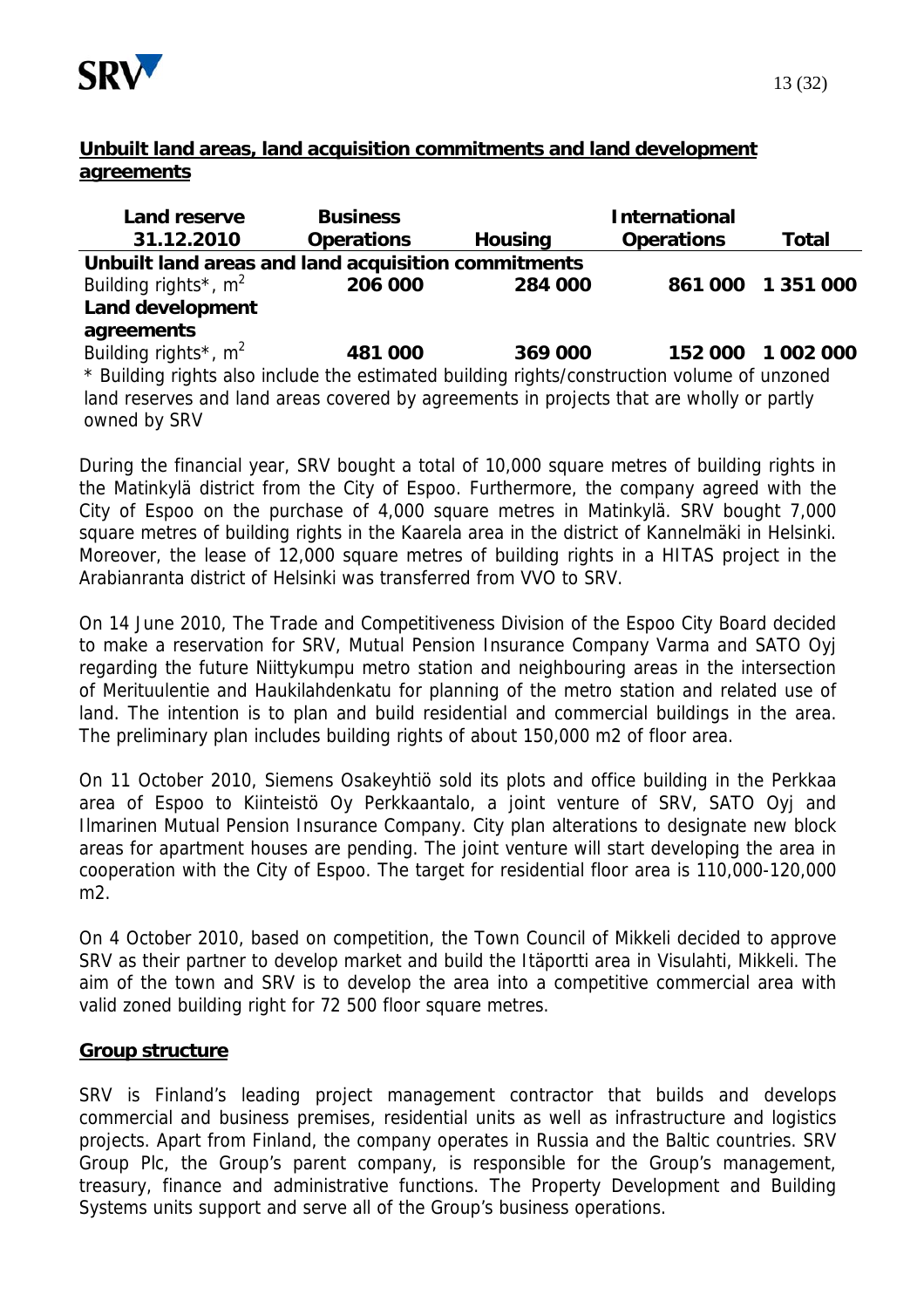

SRV's business areas are Business Premises, Housing, International Operations, and Other Operations. The Business Premises business area comprises the operations of SRV Toimitilat Oy. Housing comprises the operations of SRV Asunnot Oy and one regional subsidiary. International Operations comprises the business activities in Russia and the Baltic countries. Other Operations consist primarily of the SRV Group Plc and SRV Kalusto Oy businesses.

## **Changes in Group structure**

SRV decided to merge its Business Premises and Housing and Regional business areas in Finland as from 1 January 2011. The aim is that the juridical changes are finalised by the end of March 2011.

After the merger, SRV's business operations will be divided into two business areas: Operations in Finland and International Operations. In addition, the company will report Other operations in accordance with the present practice. In its financial reporting, the company will give more detailed information on Business Premises construction and Housing construction within the business segments.

The CEO of the company resulting from the merger, SRV Construction Ltd, is Juha Pekka Ojala. He s in charge of the Business Premises and Housing business areas. SRV Construction ltd has regional units in Turku, Tampere, Jyväskylä, Oulu, Lappeenranta and Joensuu.

### **Changes in the Group management**

Jukka Hienonen started as CEO of the Group on 1 August 2010. Hannu Linnoinen. Senior Executive Vice President, CFO, acted as CEO during 1 January - 31 July 2010. SRV's Country Manager (Russia) Jussi Kuutsa was nominated as member of SRV's Corporate Executive Team as of 3 November 2010. SRV's Russian business operations were divided into two segments. Jussi Kuutsa is in charge of operational functions in Russia, and Veli-Matti Kullas is in charge of project development. SRV's Executive Vice President, Business Premises, Juha Pekka Ojala was appointed SRV Group's Senior Executive Vice President in charge of business premises and housing in Finland as of 14 December 2010. Jussi Ollila, member of the Corporate Executive Team, Senior Vice President, Communications and Marketing, joined another company outside the Group as of 1 September 2010. Taneli Hassinen was appointed Group's Senior Vice President, Communications and Marketing and member of the Corporate Executive Team at SRV Group Plc as of 15 March 2011.

#### **Personnel**

SRV had an average payroll of 794 (776) employees, of whom 566 (544) were white-collar. The parent company had an average staff of 47 (53) white-collar employees. At the close of the financial year, the Group had 792 (766) employees, of whom 47 (47) were employed by the parent company. An average of 16 per cent (17) of the employees work in subsidiaries and representative offices abroad. At the end of the financial year, SRV had a total of 17 (18) trainees working in the Group's operations in Finland (in summer jobs and in work training as well as students working on their thesis or diploma). The salaries and compensations paid during the financial year totalled EUR 39.0 million (EUR 35.8 million).

In 2010, SRV launched an extensive training programme for leadership and interaction skills. More than 100 supervisors from all SRV locations, both offices and the work site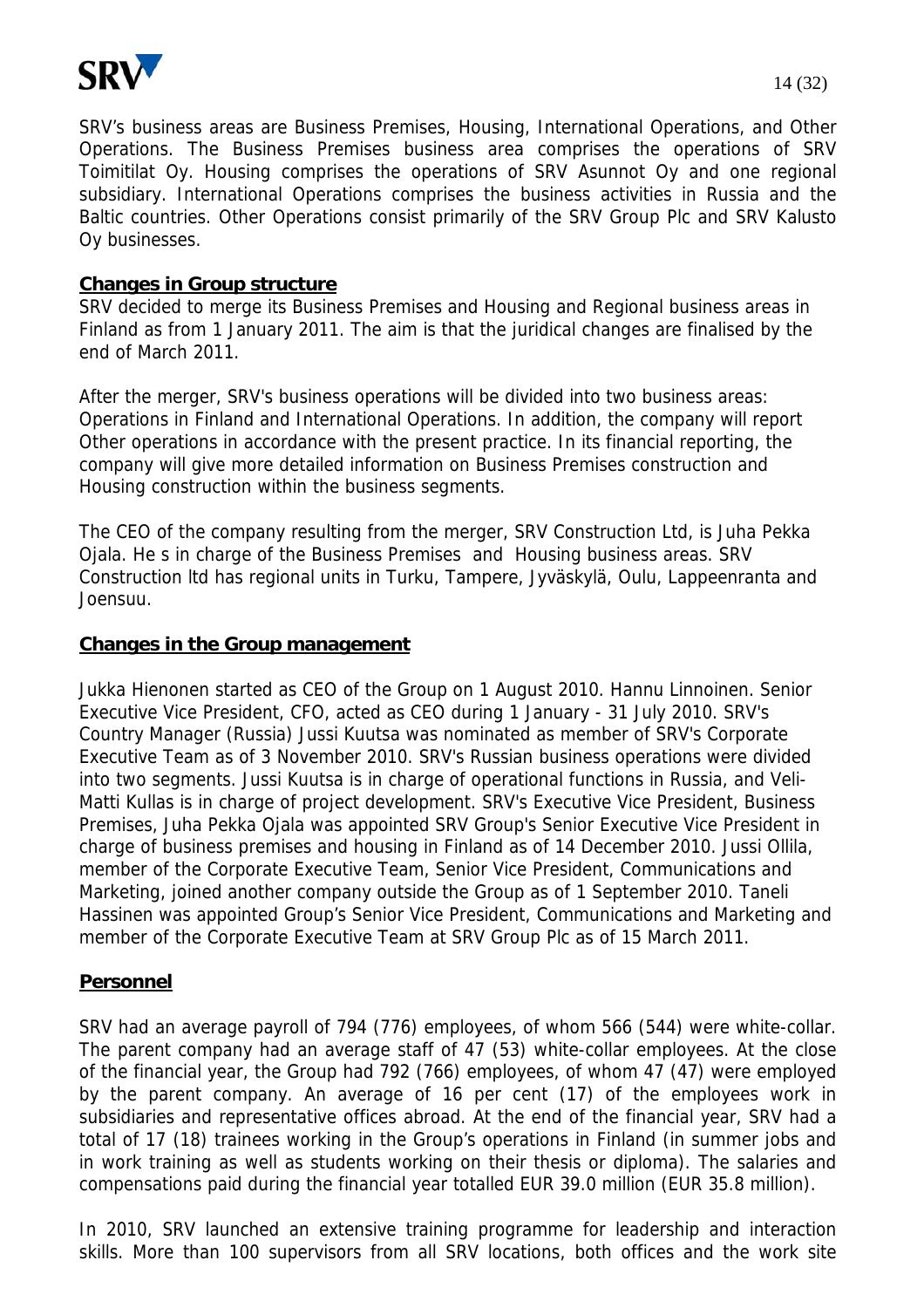

organisation, are participating in the programme. Our partner is JTO School of Management. The training programme will continue in 2011.

| Personnel by business area | 31.12.2010 31.12.2009 |     | Share of Group<br>personnel,<br>31.12.2010, % |
|----------------------------|-----------------------|-----|-----------------------------------------------|
| <b>Business Premises</b>   | 337                   | 289 | 42.6                                          |
| Housing                    | 222                   | 215 | 28.0                                          |
| International              | 153                   | 182 | 19.3                                          |
| <b>Other Operations</b>    | 80                    | 81  | 10.1                                          |
| Group, total               | 792                   | 767 | 100.0                                         |

The share-based incentive plan for 2010 includes about 70 employees and the reward is based mainly on consolidated and partly on business area performance. The reward for the earning period 2010 is 56,869 SRV Group Plc shares. In addition, a sum of money corresponding to this number of shares is paid for tax withholding purposes.

## **Outlook for construction**

During the review period, the world economy continued to grow. The recovery is unstable and the situation continues to be challenging in the property and construction markets. Expectations for increases in interest rates have been postponed in Europe and the United States due to the slow start of the recovery.

The total number of building permits increased during the review period due to a sharp rise in permits for residential buildings while the number of permits for commercial and office buildings declined. Due to revived residential construction, there have been delays in the availability of certain building materials. On monthly level, the construction costs have shown an upward trend.

Strong consumer confidence in the housing markets and the low interest level has sustained demand. The volume of new start-ups in developer contracting housing projects is still growing. Weak employment trends will have a negative short-term effect on the housing markets. In the longer term, trends such as migration to population growth centres and the smaller size of households will increase the need for housing construction.

New start-ups in commercial and office construction continued to decrease during the period. Vacancy rates in office premises in particular have reached a high level and construction is slow. The near future outlook for commercial and logistics construction is somewhat better.

The slight growth in renovations is expected to continue in 2010. The cutback in civil engineering is predicted to be over at the end of the year.

The economic situation in the Baltic countries has remained weak. The Estonian economy is predicted to grow during the ongoing year. In Latvia and Lithuania, the growth in total production is meagre. Construction and the property markets are slow, still. In the short term, the economic situation in the Baltic countries will continue to be challenging.

The Russian economy continues to be challenging. The Russian national economy has revived due to rising oil prices, inflation has abated and interest rates have declined while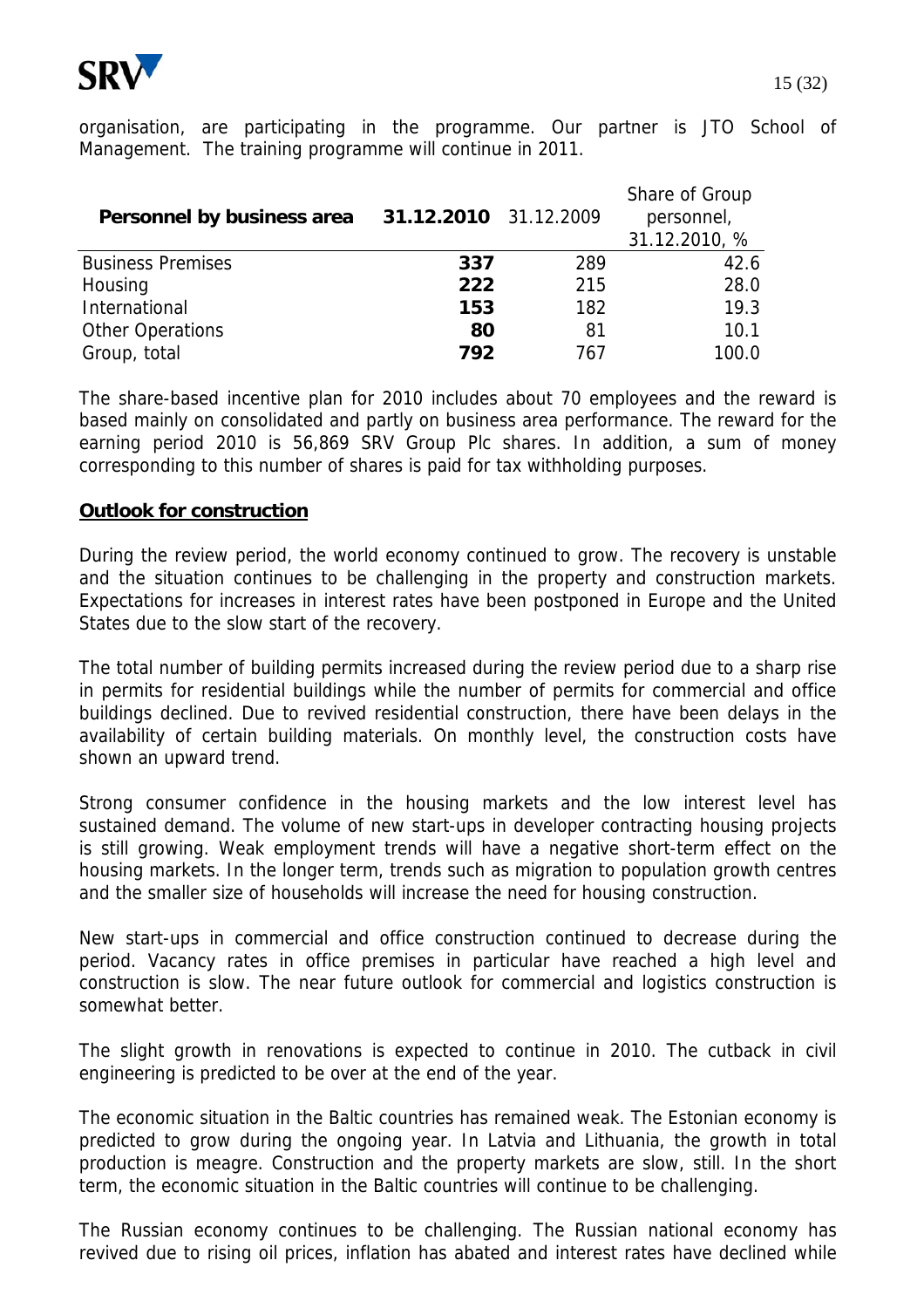

### **Risks, risk management and corporate governance**

General economic trends and changes in customers' operating environments have an immediate effect on the construction and property markets. A change in the general interest level has a direct impact on both SRV's cash flow from operating activities and financing costs. The general economic trend is upward but unstable. Demand for property investments has remained weak. Interest rates are low but, compared to pre-recession times, the availability of credit from banks is lower and loan margins are clearly higher. The global financial crisis is making it more difficult for SRV's clients to obtain financing and is hampering the functioning of the property markets. Property values face pressures and the number of property transactions and, in particular, new large-scale project start-ups have decreased due to difficulties in securing financing. The financial crisis adds SRV's risk to be forced to tie up capital in projects longer than intended.

SRV's revenue is generated by construction projects, and the company's result depends on the profitability of individual projects as well as their progress. Fierce competition for new orders in the construction sector may affect the volume and profitability of SRV's new order backlog. In developer contracting projects, recognition of revenue is based mainly on the Completed Contract method. Revenue recognition depends on the percentage of sold premises in delivered projects. Delivery schedule of developer contracting projects can affect essentially on the development of revenue and profit for the financial year and the quarters. Project sales are affected by factors such as the availability of financing for the buyer and occupancy rate. When sales are delayed, the recognition of revenue and operating profit is delayed correspondingly. Postponed start-ups of developer contracting projects increase the level of development expenses, which are recorded as costs. The slowdown in housing sales will increase sales and marketing costs and interest expenses in developer contracting housing production. After a rapid decline, housing sales have recovered in Finland while remaining virtually at a standstill in Estonia.

Construction is subject to significant cost risks relating to subcontracting and deliveries, and the control of these underlines the need for long-term planning. A weak economic cycle increases financial risks relating to subcontractors. SRV's contracting model requires skilled and competent personnel. Warranty and liability obligations related to construction can span up to ten years. Construction costs in many materials are rising. The swift growth in residential construction has hampered the availability of purchases in adjusted production chains. SRV is involved in some arbitration and legal proceedings. SRV's management believes that the cases or their outcome do not have a significant impact on SRV's financial result.

Besides land acquisition risks, property projects face other challenges, such as those related to the outcome of zoning, soil conditions, financing, commercialisation of projects, partners, and the geographical location and type of project. In accordance with its strategy, SRV has focused on developer contracting projects and has increased its land acquisition in Finland and Russia, in particular. The crisis in the international financial market has substantially weakened the availability of financing in property projects for property development and investments. It has also put project start-ups on hold.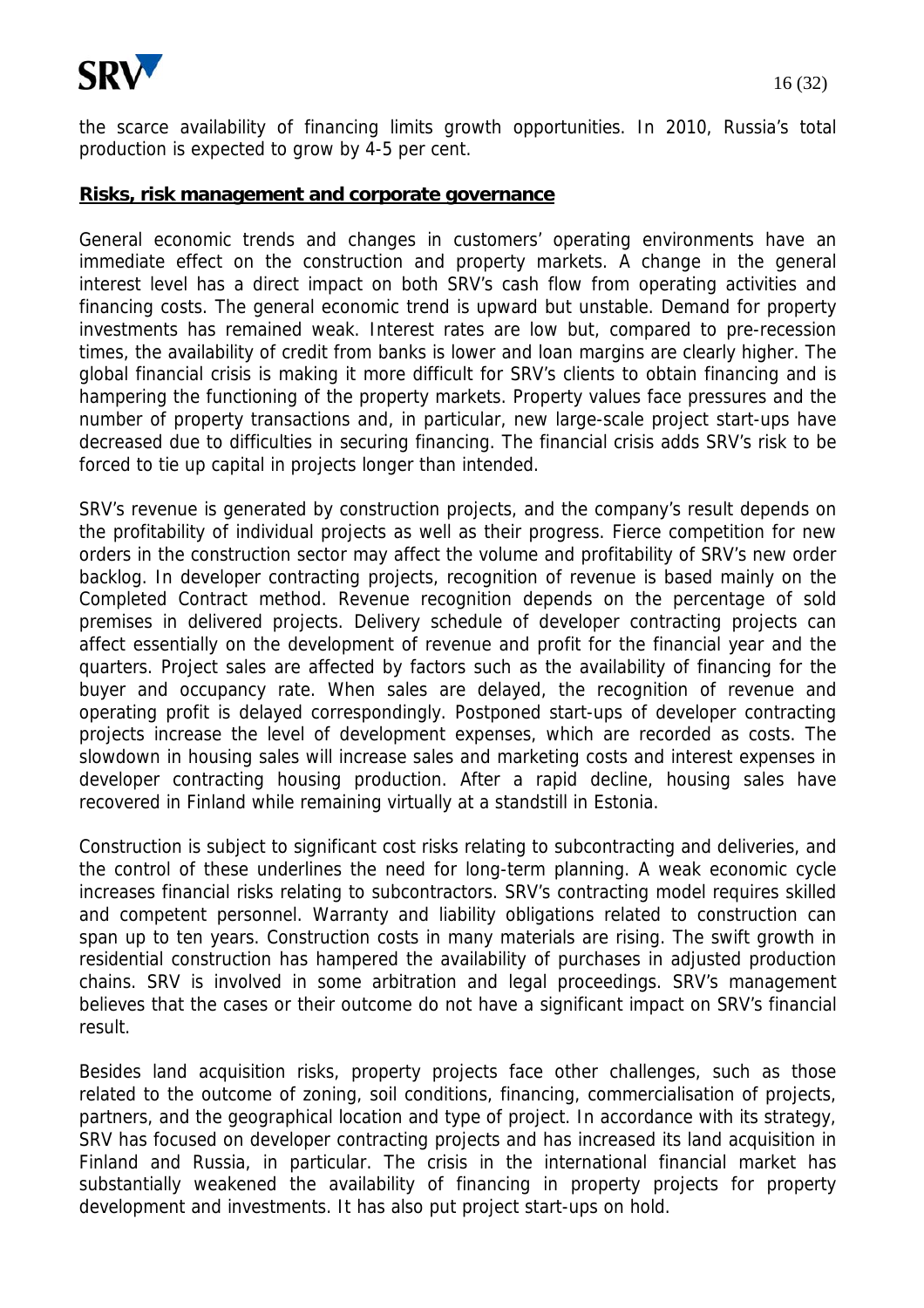

The financial risks connected with SRV's operations are interest rate, currency, liquidity and contractual party risks, which are discussed in more detail in the Notes to the Financial Statements. Currency risks are divided into transaction risks and translation risks. Transaction risks are related to currency-denominated business and financing cash flows. The accounting effects of translation risks are shown in the translation differences of equity in the consolidated figures in investments made in foreign subsidiaries with some other operating currency than euro.

Liquidity risks may have an effect on the Group's earnings and cash flow if the Group is unable to ensure sufficient financing for its operations. SRV maintains adequate liquidity by means of efficient management of cash flows and solutions linked to it, such as binding lines of credit that are valid until further notice. The company has a long-term liquidity arrangement of EUR 100 million, of which EUR 55 million will mature in December 2012 and EUR 45 million in December 2013. The company's financing agreements contain customary terms and conditions. The financial terms and conditions of the agreements concern the equity ratio.

The Group's risk management is carried out in line with the Group's operations system and control is exercised in accordance with the Group strategy approved by the Board of Directors of the Group's parent company. SRV also makes every effort to cover operational risks by means of insurance and contractual terms. A more detailed account of SRV's risks, risk management and corporate governance policies will be disclosed in the 2010 Annual Report and Notes to the Financial Statements.

## **Environmental issues**

The Group's aim is to minimise the harmful environmental impacts and to contribute to sustainable development in built environment. SRV wants to be a forerunner also in development and construction of attractive living and working environments that encourage to ecologic way of life.

In 2010, SRV together with Sitra and VVO launched a sustainable development design competition for the implementation of a Low2No city block to be built in Jätkäsaari, Helsinki. SRV arranged also an extensive design competition together with VTT and Orimattila town to find ecologically, financially and socially sustainable solutions for a future town. Several other projects are under construction or being developed with special focus on minimising the environmental impacts.

In 2010, SRV's personnel's awareness of environment was enhanced through training and information and by updating model documents. In autumn 2010 SRV joined the Green Building Council Finland which fosters sustainable development practices in construction and real estate business.

#### **Corporate governance and resolutions of general meetings**

The Annual General Meeting was held on 16 March 2010. The AGM adopted the financial statements for 2009 and granted release from liability to the members of the Board of Directors and the Presidents and CEOs. A dividend of EUR 0.12 per share was declared. Mr Ilpo Kokkila was elected chairman of the Board of Directors and Mr Arto Hiltunen, Mr Timo Kokkila, Mr Lasse Kurkilahti, Mr Matti Mustaniemi and Mr Ilkka Salonen were elected to seats on the Board. The firm of public accountants Ernst & Young Oy was elected as the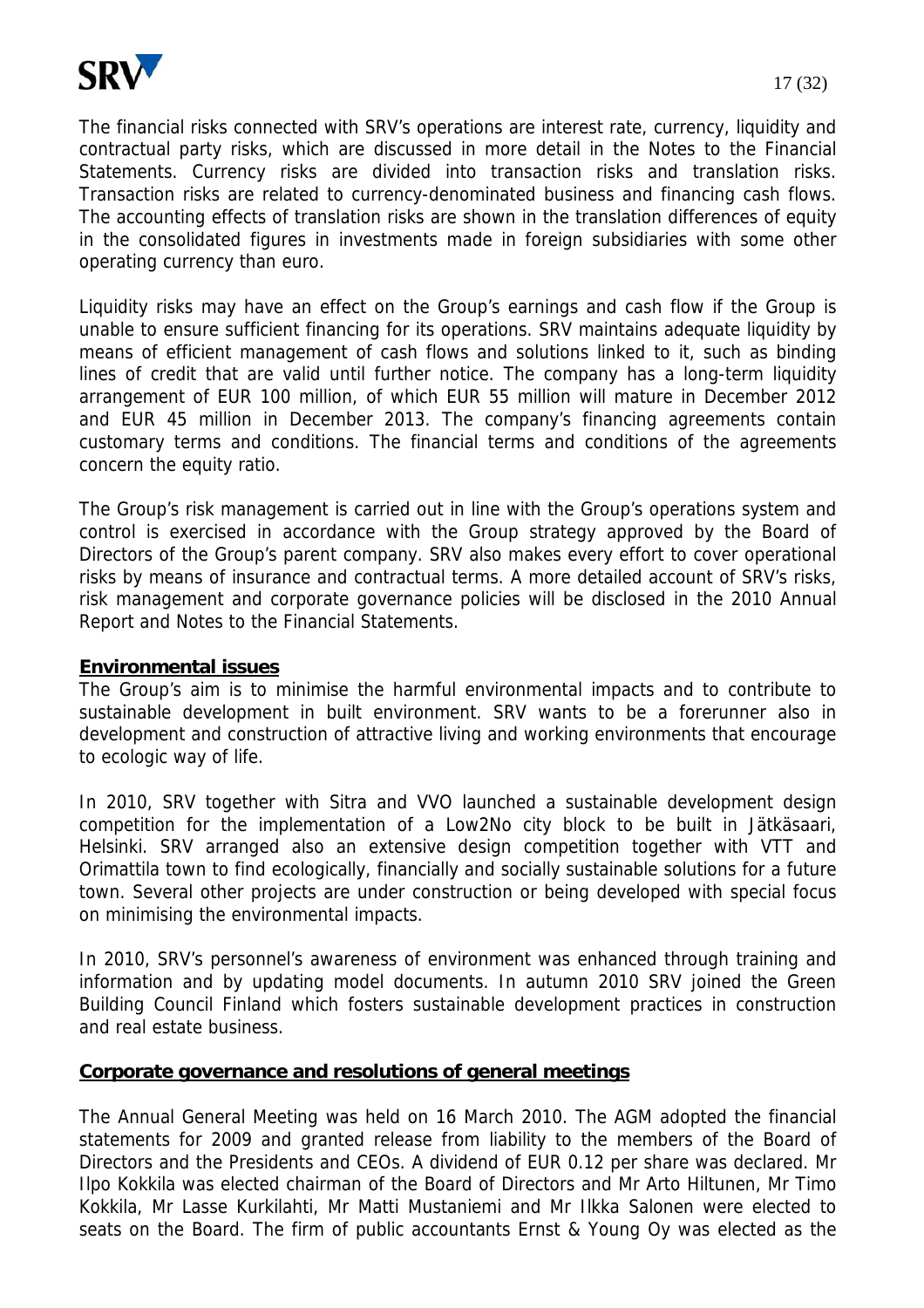

company's auditor. Mikko Rytilahti, authorised public accountant, will act as the principal auditor.

The general meeting authorised the Board of Directors to decide on the acquisition of the company's own shares, using the company's unrestricted equity. The Board was authorised to acquire a maximum of 3,676,846 own shares, however, in such a manner that the number of shares acquired on the basis of this authorisation when combined with the shares already owned by the company and its subsidiaries, does not at any given time exceed 3,676,846 shares, or 10 per cent of all shares of the company. Based on this authorisation, the Board may acquire a maximum of 3,676,846 shares of the company in public trading arranged by Nasdaq OMX Helsinki Oy at a market price valid at the moment of acquisition, and a maximum of 2,400,000 shares of the company in public trading arranged by Nasdaq OMX Helsinki Oy or otherwise for a maximum price of EUR 4.45 per share, the maximum being, however, 3,676,846 shares. The aforementioned authorisations include the right to acquire own shares otherwise than in proportion to the holdings of the shareholders. These authorisations will remain in force for 18 months from the decision of the meeting.

The general meeting authorised the Board of Directors to decide on the issue of new shares or the transfer of treasury shares against payment or without consideration. This authorisation includes the right to issue new shares or to transfer the treasury shares in deviation from the shareholders' pre-emptive subscription right under the terms of the Companies Act. This authorisation is in force for two years from the decision of the meeting.

In its organisational meeting on 16 March 2010, the Board of Directors elected Lasse Kurkilahti vice chairman of the Board, Matti Mustaniemi chairman of the Audit Committee, Lasse Kurkilahti and Timo Kokkila members of the Audit Committee, Arto Hiltunen and Ilkka Salonen members of the Nomination and Remuneration Committee and Ilpo Kokkila chairman of the Nomination and Remuneration Committee.

#### **Shares and shareholders**

SRV Group Plc's share capital is EUR 3,062,520. The share has no nominal value and the number of shares outstanding is 36,768,468. The company has one class of shares. SRV had a total of 5,740 shareholders on 30 June 2010.

The company received six flagging notifications during the financial year Bank AB (publ) announced that it had bought 1,909,483 SRV Group Plc shares, increasing Nordea Group's total holding in SRV to 5.28 per cent. On 17 March 2010, Nordea Bank Suomi Oyj announced that it had purchased the above-mentioned shares from Nordea Bank AB (publ), after which the total holding of Nordea Group in SRV was 5.28 per cent. On 17 May 2010 Nordea Bank AB (publ) announced that it had bought the above-mentioned shares, the holding of Nordea Group being 5.27%. The flagging notifications are related to a futures contract between Nordea and SRV. Upon termination of the contract, the shares will be sold and Nordea Group's holding in SRV will fall to below 1/20. On 20 December 2010, Timo Kokkila announced that his portion of ownership had increased to 12.30 per cent (earlier 0.0%) and that his ownership had increased to 4,522,288 shares (5,000 shares). On 20.12.2010, Ilpo Kokkila announced that his portion of ownership had decreased to 38.65 per cent (50.94%) and that his ownership had decreased to 14,212,841 shares (18,730,129 shares).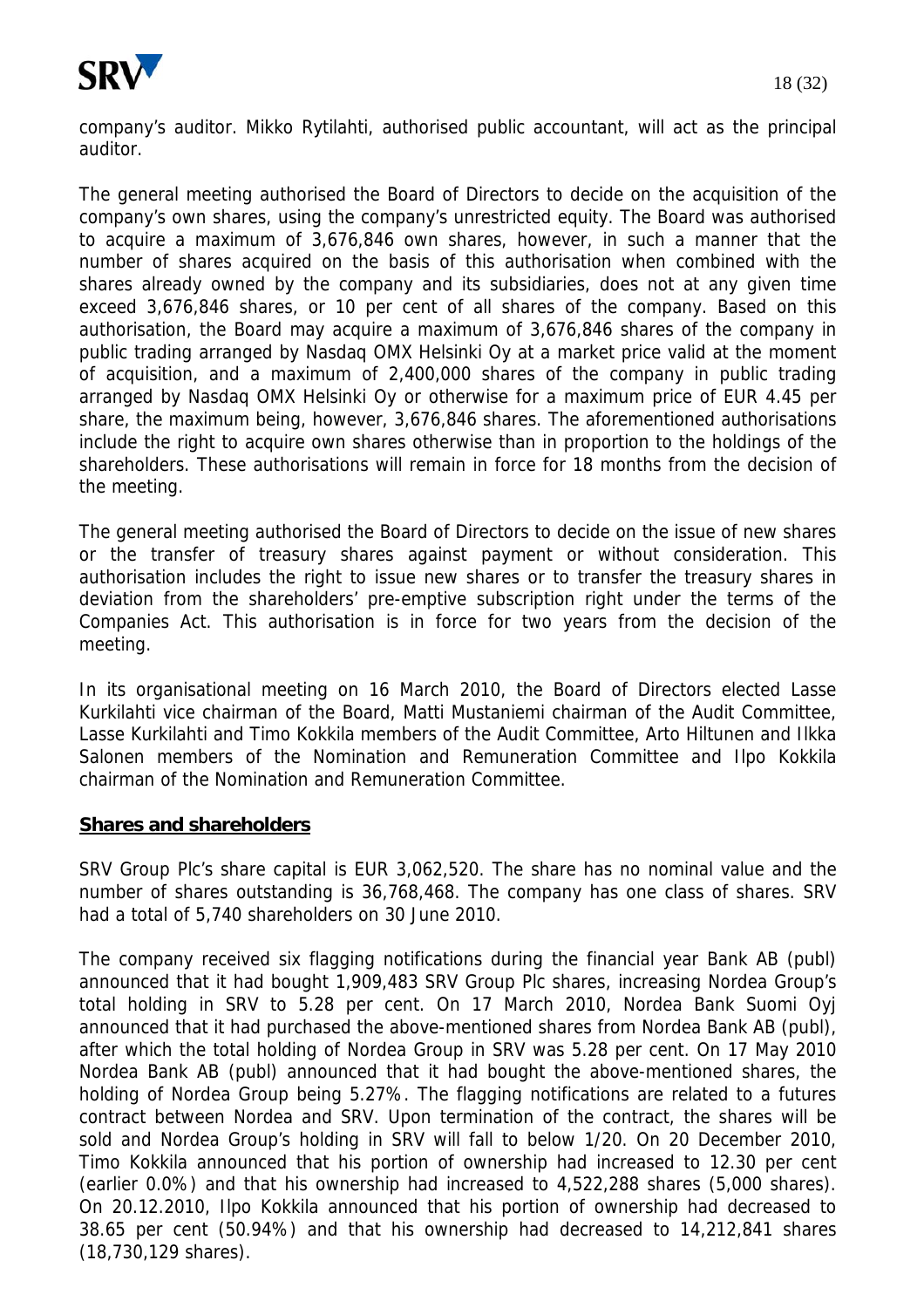

The share closing price at OMX Helsinki at the end of the financial year was EUR 6.63 (EUR 5.89 on 31 December 2009). The highest share price in the review period was EUR 7.14 and the lowest was EUR 5.50. The change in the all-share index of the Helsinki Stock Exchange (OMX Helsinki) during the same period was 16.2 per cent and the OMX Industrial and Services index 46.0 per cent.

At the end of the financial year, the company had a market capitalisation of EUR 224.8 million, excluding the Group's own shares. About 12.1 million shares were traded during the financial year and the trade volume was EUR 71.3 million.

On 5 January 2010, SRV implemented the agreement signed with Eero Heliövaara on 11 August 2009, and Nordea Bank AB (publ) acquired Heliövaara's shares for a per-share price of EUR 4.45. In the same connection, SRV signed an EUR 8.5 million derivative agreement with Nordea for 1,909,483 company shares, according to which the shares will be sold to SRV or an entity named by SRV. These shares are considered equal to treasury shares held by the company. The derivative agreement will mature in March 2011.

At the end of the financial year, SRV Group Plc had 2,867,399 of SRV Group Plc's shares taking account of the derivative contract concluded with Nordea Bank AB (7.8 per cent of the total number of the company's shares and combined number of votes). On 16 February 2011, the Group had 2,867,339 shares (7.8 per cent of the total number of the company's shares and combined number of votes).

## **Financial targets**

As SRV's medium term aim, the Board of Directors has set the achievement of annual average growth of approximately 15 per cent in Group revenue and annual average growth of over 30 per cent in revenue from International Operations. SRV aims to increase the level of operating profit and, in the medium to long term, to achieve an operating margin of 8 per cent. In addition, the company aims to maintain an equity ratio of over 30 per cent.

The international economic and financial crisis has hampered the growth outlook for business operations. Realisation of the sales of developer contracting projects has a substantial effect on the development of profitability. In the current economic conditions, the set financial targets cannot be met. The company is endeavouring to maintain profitability by rationalising operations.

## **Events after the end of the Financial year**

In January, SRV and Pearl Plaza LLC, the joint venture of SRV and Shanghai Industrial Investment (Holdings) Co Ltd, concluded the investment decision on construction of the first phase of the shopping centre in Saint Petersburg, Russia and signed with SRV Project Management contract for the construction works of the first phase of the project. The PM contract is worth about 100 million Euros. The value of investment is about 130 million Euros. Financing of the project will come mainly from China. SRV will invest approximately 20 Million Euros in the implementation of the first phase. SRV is responsible for commercial development and leasing of the premises. The scope of the first phase of Pearl Plaza SC is about 86,500 m2, with GLA about 46,500 m2. Pearl Plaza has signed a letter of intent with the Finnish Prisma supermarket operator, who will lease around 7600 square meters from the shopping centre for a hypermarket.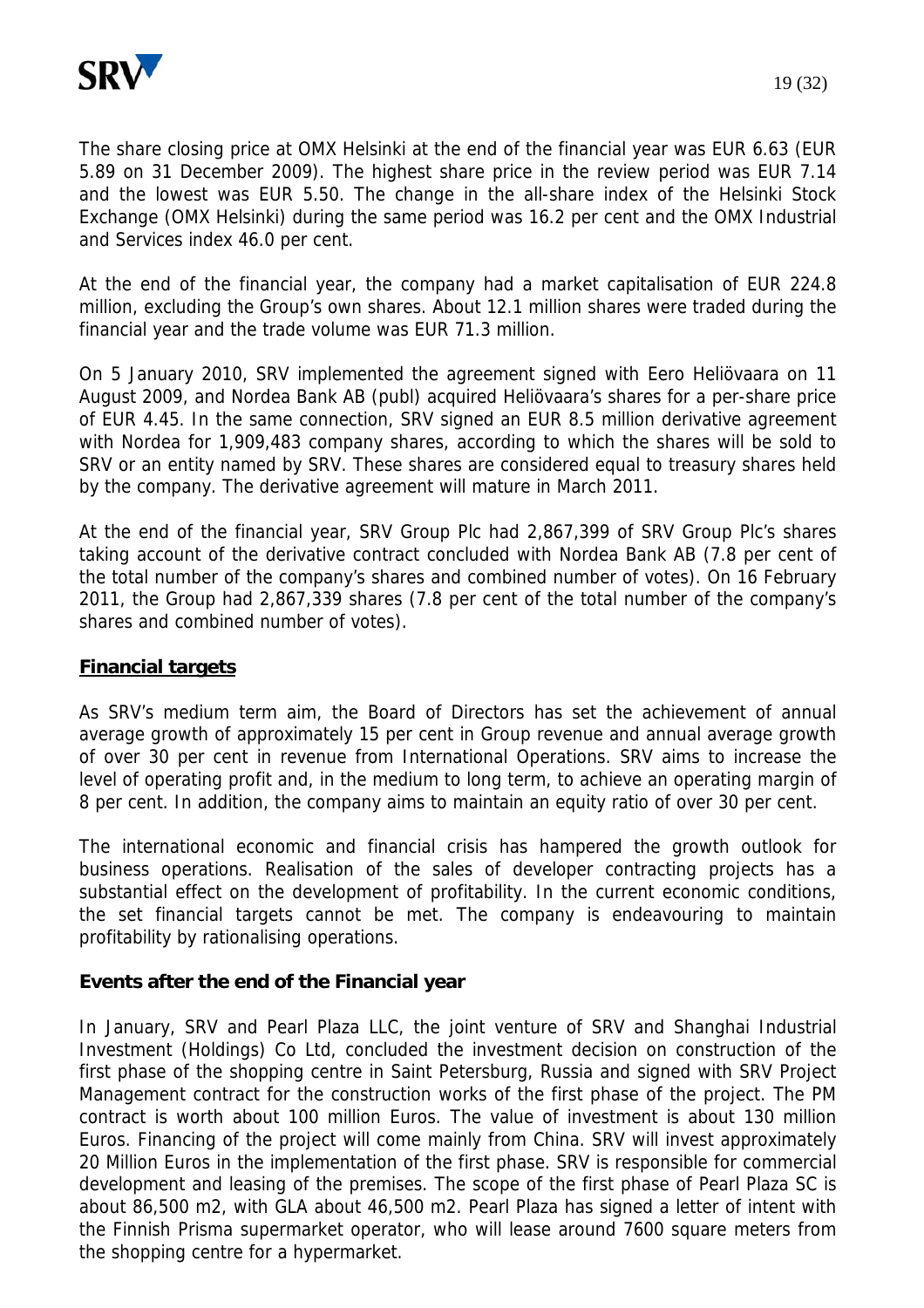

## **Outlook for 2011**

Revenue and profit before taxes in 2011 are expected to exceed the previous year's level.

## **Proposal for the distribution of profits**

The parent company's distributable funds on 31 December 2010 are EUR 131,871,340.63 of which net profit for the financial year is EUR 2,810,343.35

The Board of Directors proposes to the Annual General Meeting that distributable funds be disposed of as follows:

| A dividend of EUR 0.12 per share be paid to shareholders, or | EUR 4,412,216.16   |
|--------------------------------------------------------------|--------------------|
| The amount to be transferred to shareholders' equity         | EUR 127,459,124.47 |

No material changes have taken place in the company's financial position after the close of the financial year. The company's liquidity is good and, in the view of the Board of Directors, the proposed dividend payout does not compromise the company's solvency.

Espoo, 16 February 2011

Board of Directors

All forward-looking statements in this review are based on the management's current expectations and beliefs about future events, and actual results may differ materially from the expectations and beliefs such statements contain.

For further information, please contact:

Jukka Hienonen, CEO, +358 201 455 213 Hannu Linnoinen, Senior Executive Vice President, CFO, +358 201 455 990. +358 50 523 5850

Distribution: Nasdaq OMX Helsinki, principal media, www.srv.fi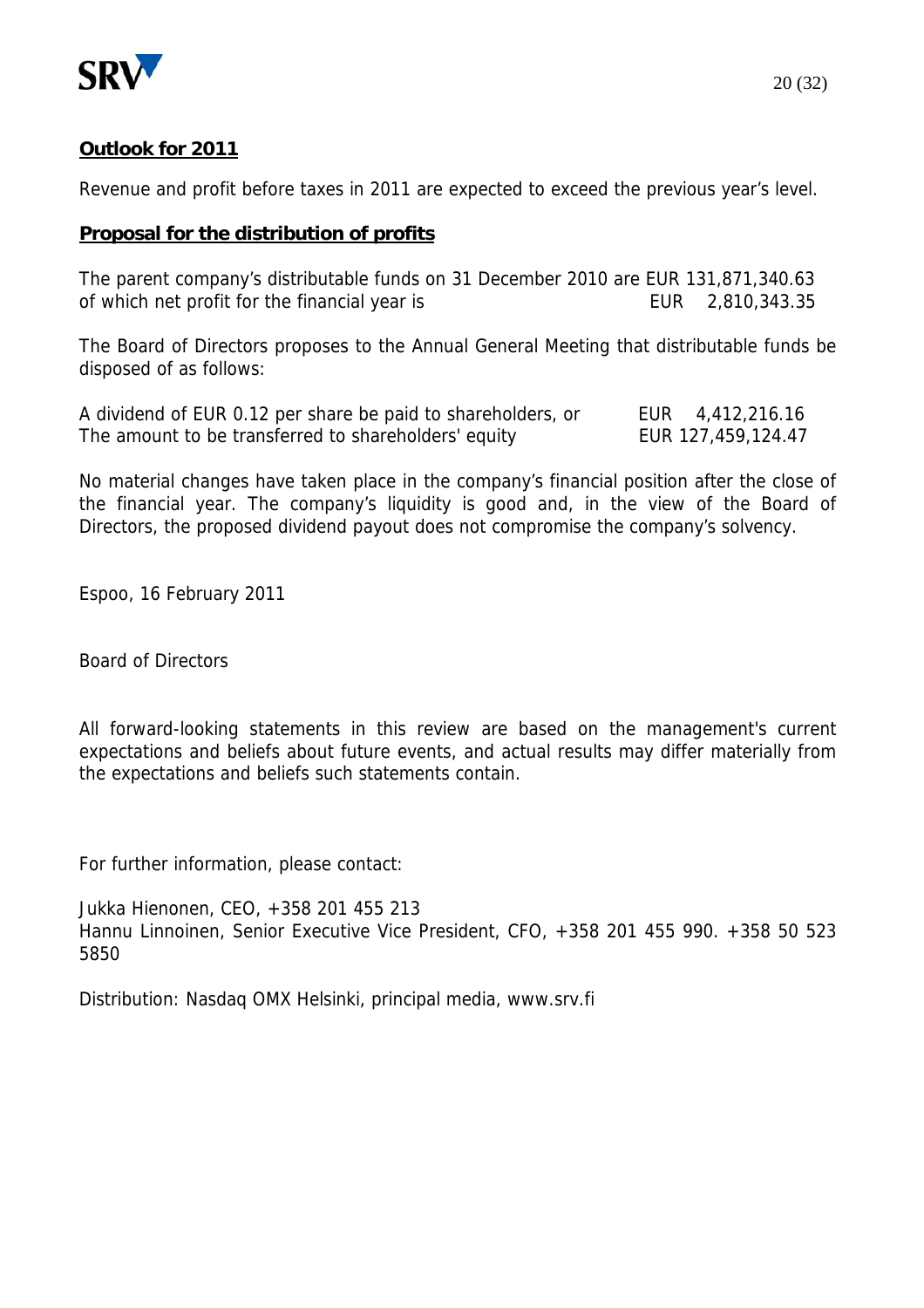

# **Key figures:**

|                                                                                    |                    | <b>IFRS</b> | <b>IFRS</b> | <b>IFRS</b> | <b>IFRS</b> |
|------------------------------------------------------------------------------------|--------------------|-------------|-------------|-------------|-------------|
|                                                                                    |                    | $1 - 12/$   | $1 - 12/$   | $10-12/$    | $10 - 12/$  |
|                                                                                    |                    | 2010        | 2009        | 2010        | 20009       |
| Revenue                                                                            | <b>EUR million</b> | 484.8       | 390.5       | 157.2       | 120.1       |
| Operating profit                                                                   | <b>EUR million</b> | 13.0        | 10.7        | 5.7         | 2.7         |
| Operating profit, % of revenue                                                     | %                  | 2.7         | 2.7         | 3.6         | 2.2         |
| Profit before taxes                                                                | <b>EUR million</b> | 7.6         | 6.5         | 4.1         | 2.2         |
| Profit before taxes, % of revenue                                                  | %                  | 1.6         | 1.7         | 2.6         | 1.8         |
| Net profit attributable to equity holders of                                       |                    |             |             |             |             |
| the parent company                                                                 | <b>EUR million</b> | 6.4         | 2.9         | 3.3         | 1.0         |
| Return on equity                                                                   | $\%$               | 3.2         | 1.8         |             |             |
| Return on investment                                                               | %                  | 4.0         | 4.9         |             |             |
| Invested capital                                                                   | <b>EUR million</b> | 387.0       | 349.0       |             |             |
| Equity ratio                                                                       | %                  | 35.1        | 41.3        |             |             |
| Net interest-bearing debt                                                          | <b>EUR million</b> | 220.9       | 179.9       |             |             |
| Gearing ratio                                                                      | %                  | 140.6       | 109.8       |             |             |
| Order backlog                                                                      | <b>EUR million</b> | 593.7       | 481.6       |             |             |
| New agreements                                                                     |                    | 559.9       | 396.1       |             |             |
| Personnel on average                                                               |                    | 794         | 776         |             |             |
|                                                                                    | <b>EUR million</b> | 2.3         | 3.7         | 0.2         | 1.0         |
| Property, plant and equipment investments<br>Property, plant and equipment         |                    |             |             |             |             |
| investments, % of revenue                                                          | $\%$               | 0.5         | 0.9         | 0.1         | 0.8         |
|                                                                                    | <b>EUR</b>         | 0.19        | 0.08        | 0.10        | 0.03        |
| Earnings per share, share issue adjusted<br>Equity per share, share issue adjusted | <b>EUR</b>         | 4.55        | 4.48        |             |             |
| Dividend per share, share issue adjusted 1)                                        | <b>EUR</b>         | 0.12        | 0.12        |             |             |
| Dividend payout ratio                                                              | %                  | 63.2        | 150.0       |             |             |
| Dividend yield                                                                     | $\%$               | 1.8         | 2.0         |             |             |
| Price per earnings ratio                                                           |                    | 34.9        | 73.6        |             |             |
| Share price development                                                            |                    |             |             |             |             |
| Share price at the end of the period                                               | <b>EUR</b>         | 6.63        | 5.89        |             |             |
| Average share price                                                                | <b>EUR</b>         | 6.42        | 4.06        |             |             |
| Lowest share price                                                                 | <b>EUR</b>         | 5.50        | 2.75        |             |             |
| Highest share price                                                                | <b>EUR</b>         | 7.14        | 5.97        |             |             |
| Market capitalisation at the end of the                                            |                    |             |             |             |             |
| period                                                                             | <b>EUR million</b> | 224.8       | 210.7       |             |             |
| Trading volume                                                                     | 1,000              | 12 114      | 8 3 0 9     |             |             |
| Trading volume                                                                     | %                  | 35.7        | 23.1        |             |             |
| Weighted average number of shares                                                  |                    |             |             |             |             |
| outstanding                                                                        | 1,000              | 33 923      | 35 999      |             |             |
| Number of shares outstanding at the end                                            |                    |             |             |             |             |
| of the period                                                                      | 1,000              | 33 901      | 35 768      |             |             |

1) Board of Directors' proposal for the distribution of profits of 2010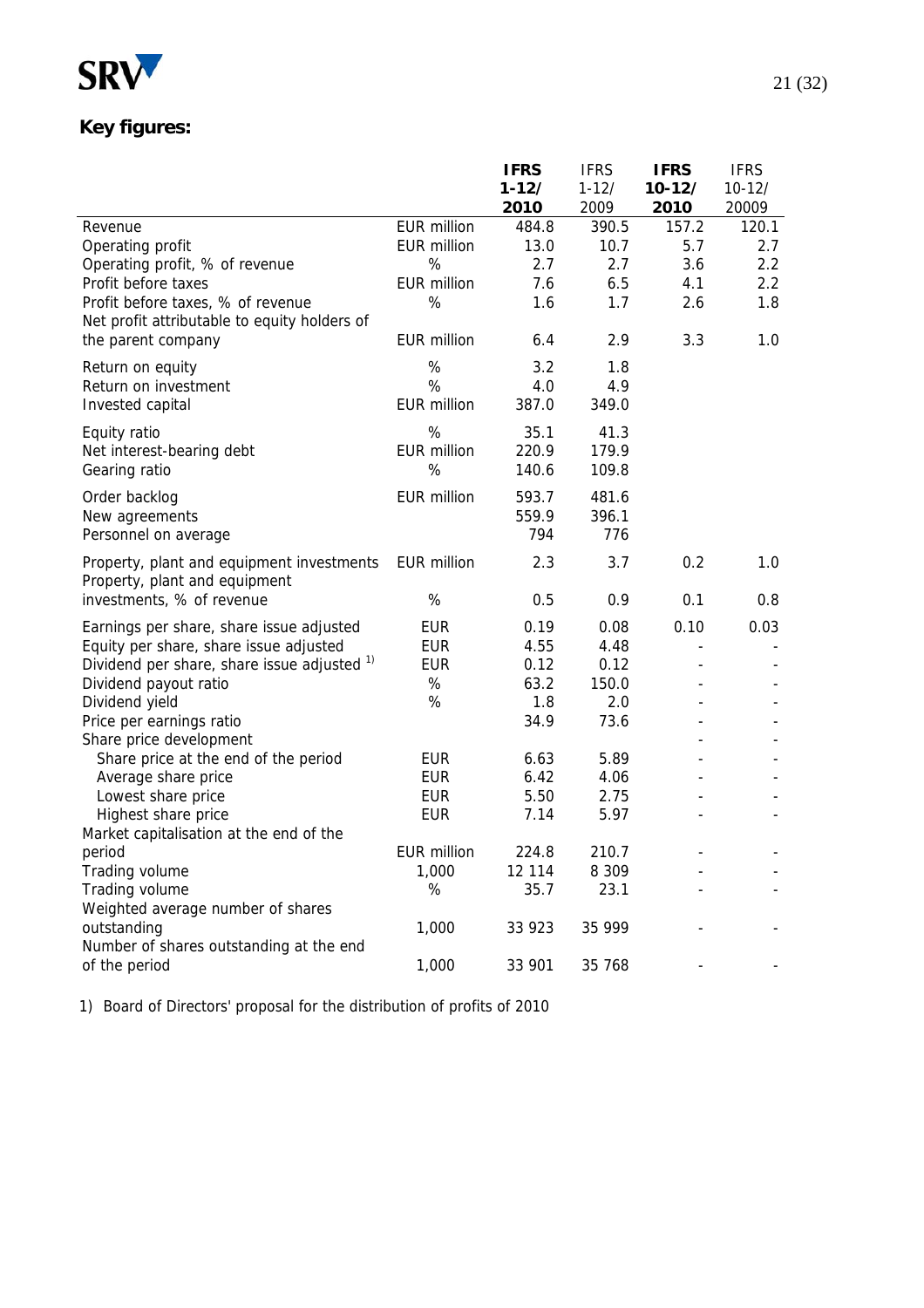

# **Calculation of key figures:**

| Net gearing ratio, %          |     |      | 100 x $\frac{\text{Net interest-bearing debt}}{\text{#}}$                            |
|-------------------------------|-----|------|--------------------------------------------------------------------------------------|
|                               |     |      | Total equity                                                                         |
|                               |     |      |                                                                                      |
| Return on equity, %           | $=$ | 100x | Profit before taxes - income taxes<br>Total equity, average                          |
|                               |     |      |                                                                                      |
|                               |     |      | Profit before taxes + interest and other financial                                   |
| Return on investment, %       | $=$ |      | 100 x expenses                                                                       |
|                               |     |      | Invested capital, average                                                            |
| Equity ratio, %               |     |      |                                                                                      |
|                               |     |      | 100 x Total equity<br>Total assets - advances received                               |
|                               |     |      |                                                                                      |
|                               |     |      | Total assets - non-interest bearing debt - deferred tax                              |
| <b>Invested capital</b>       | $=$ |      | liabilities - provisions                                                             |
| Net interest bearing debt     | $=$ |      | Interest bearing debt - cash and cash equivalents                                    |
|                               |     |      |                                                                                      |
| Earnings per share, share     |     |      | Net profit for the period attributable to equity holders of                          |
| issue adjusted                | $=$ |      | the parent company                                                                   |
|                               |     |      | Weighted average number of shares outstanding                                        |
| Equity per share, share issue |     |      | Shareholders' equity attributable to equity holders of the                           |
| adjusted                      | $=$ |      | parent company                                                                       |
|                               |     |      | Number of shares outstanding at the end of the period,<br>share issue adjusted       |
|                               |     |      |                                                                                      |
| Price per earnings ratio      |     |      | Share price at the end of the period                                                 |
|                               | $=$ |      | Earnings per share, share issue adjusted                                             |
|                               |     |      |                                                                                      |
| Dividend payout ratio, %      | $=$ | 100x | Dividend per share, share issue adjusted<br>Earnings per share, share issue adjusted |
|                               |     |      |                                                                                      |
| Dividend yield, %             |     |      | Dividend per share, share issue adjusted                                             |
|                               | $=$ |      | 100 x Share price at the end of the period, share issue                              |
|                               |     |      | adjusted                                                                             |
| Average share price           |     |      | Number of shares traded in euros during the period                                   |
|                               | $=$ |      | Number of shares traded during the period                                            |
|                               |     |      |                                                                                      |
| Market capitalisation at the  | $=$ |      | Number of shares outstanding at the end of the period x                              |
| end of the period             |     |      | share price at the end of the period                                                 |
|                               |     |      | Number of shares traded during the period and in                                     |
| <b>Trading volume</b>         | $=$ |      | relation to the weighted average number of shares                                    |
|                               |     |      | outstanding                                                                          |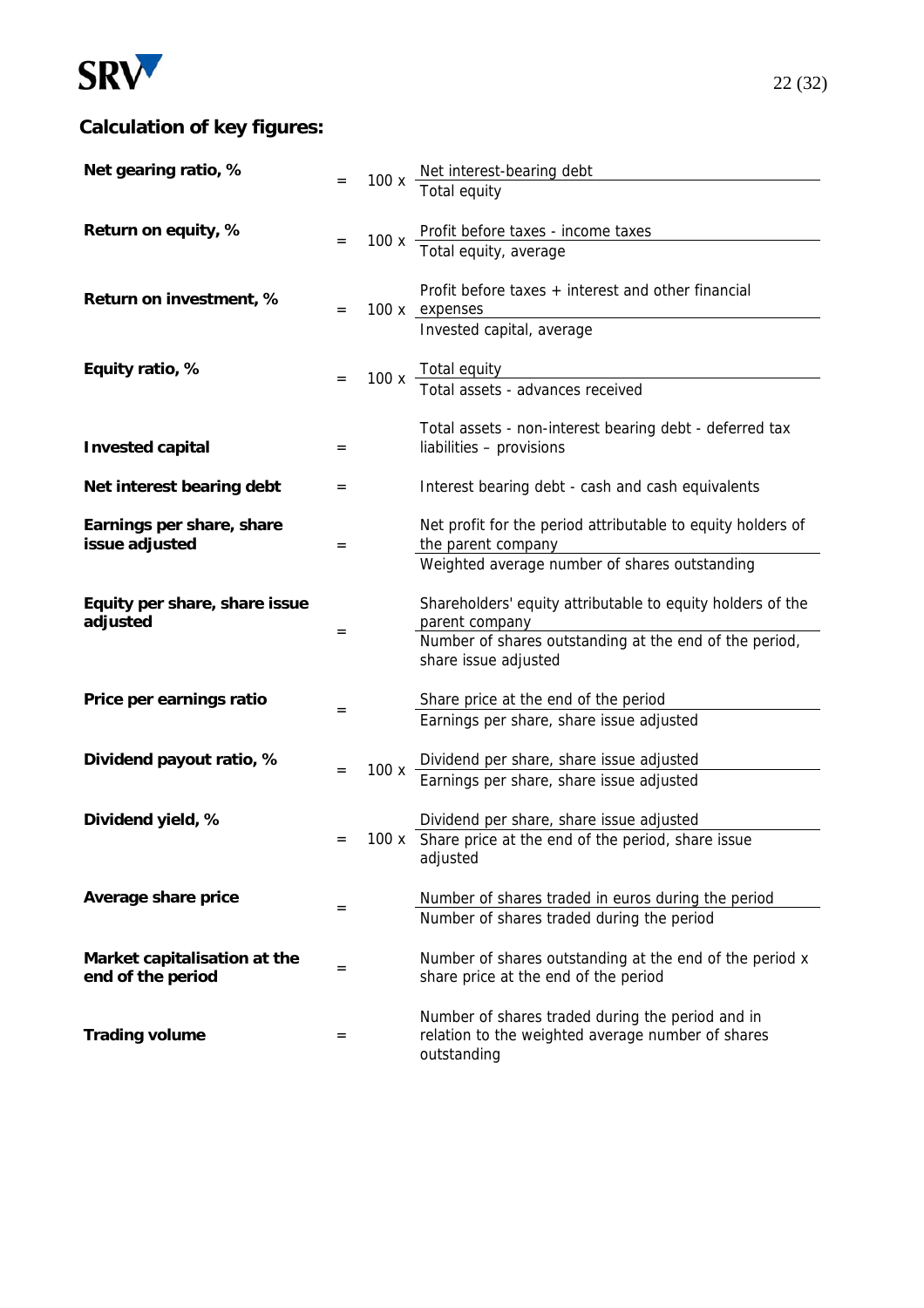

## **SRV Group Plc Financial Statements Review 1 January - 31 December 2010: Tables**

APPENDIXES

1) Condensed consolidated financial statements: income statement, balance sheet, statement of changes in equity, cash flow statement, commitments and contingent liabilities, derivative contracts liabilities

- 2) Quarterly development
- 3) Segment information
- 4) Events after the financial year

## **1. Group financials 1.1. - 31.12.2010**

IFRS standards and operating segments

SRV Group's consolidated financial statements have been prepared in accordance with the International Financial Reporting Standards (IFRS) valid on 31 December 2010. The figures in the tables have been rounded which should be noted when counting the total sums. The condensed consolidated financial statement information has been prepared in accordance with the accounting policies set out in the IAS 34 standard, and the information disclosed for the periods January December 2010 and January - December 2009 is audited and the information disclosed for the periods October - December 2010 and October December 2009 is unaudited. The consolidated financial statements have been prepared based on a historical cost basis, except for available-for-sale investments, financial assets and liabilities measured at fair value through income statement and derivative contracts measured at fair value as well as share-based payments which are measured at fair value.

SRV's reporting segments comprise Business Premises, Housing, International Operations and Other Operations. The operating segment figures are disclosed in accordance with IFRS 8, following the accounting principles applied in the consolidated financial statements.

Estimate of the impacts of the new standards, changes and interpretations:

The following standards, amendments and interpretations have been applied as from the accounting period beginning on 1 January 2010.

- IAS 27 Consolidated and Separate Financial Statements. The changes in the ownership interest of a subsidiary that does not result in loss of control are recognized in equity. Losses incurred by the subsidiary will be allocated to the non-controlling interest even if the losses exceed the noncontrolling equity investment in the subsidiary.
- IFRIC 15 Agreements for the Construction of Real Estate. The interpretation specifies when the revenue in connection with construction contracts may be recognized using the percentage of completion method and when completed contract method should be used instead. The application of this interpretation will have an impact primarily on revenue recognition of the housing developer contracting. The Group previously recognised revenue from developer contracting housing projects on a percentage of completion basis. Under the new interpretation, revenue will from now on mainly be recognised on the basis of project delivery. The interpretation has been applied retroactively.

The amendments have impact on Group's financial position and to some extent on the presentation of of consolidated financial statements.

• Annual improvements 2009. The amendments and interpretations do not have an effect on the Group's financial position. They have to some extent effect on the presentation of the consolidated financial statements.

The following standards, amendments and interpretations shall be applied as from the accounting period beginning on 1 January 2011 or thereafter:

• IFRS 9 Financial instruments, part 1. Since EU has not approved the new standard, it cannot be applied for the time being. According to IFRS 9, the new standard would be effective for annual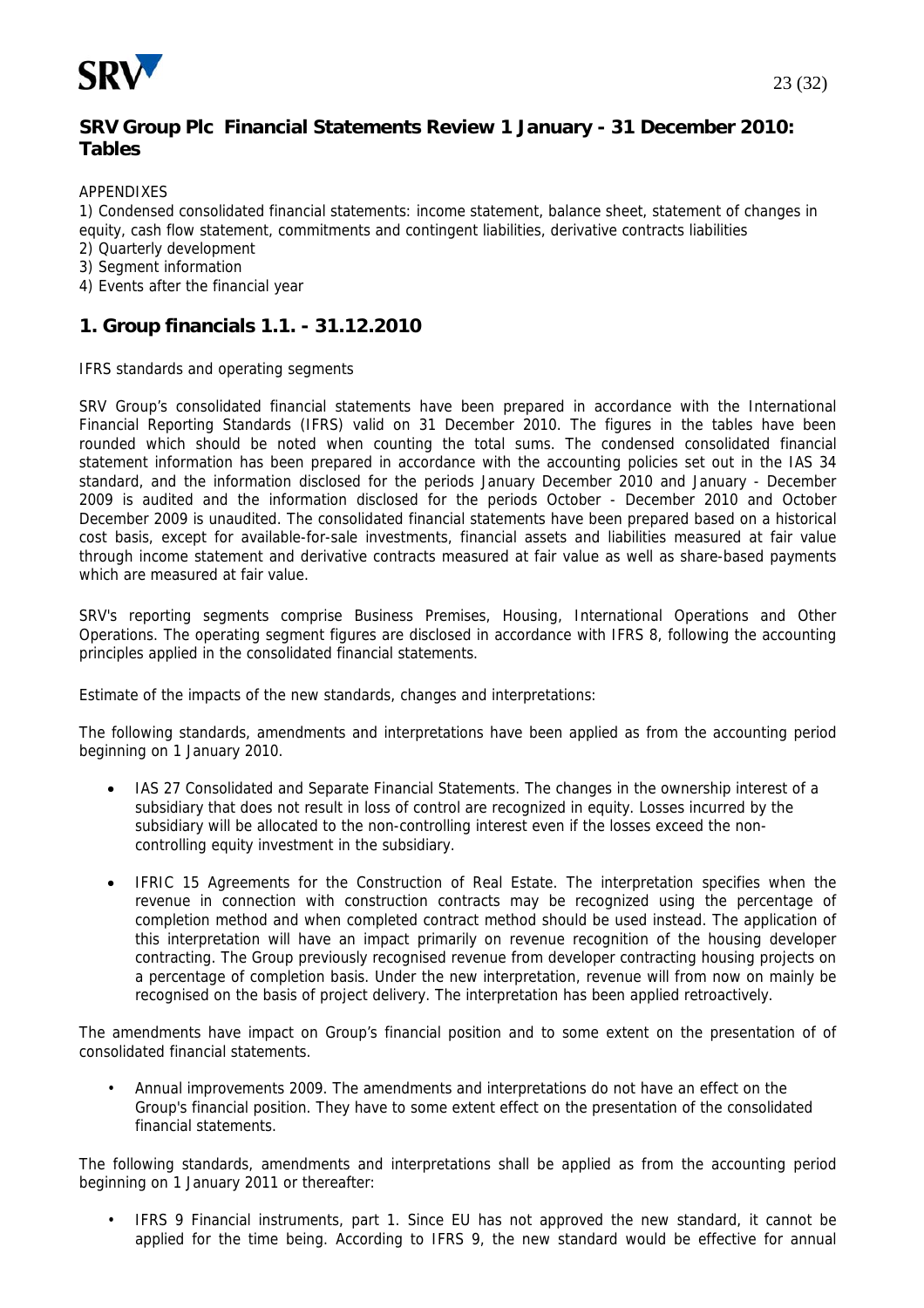

periods beginning on or after 1 January 2013. The amendments shall be applied retroactively. Early adoption is permitted. These standards, amendments and interpretations have impact on Group's financial position and to some extent on the presentation of of consolidated financial statements.

- Annual improvements 2010 (effective on 1 January 2011). The Group will apply this amendment as of 1 January 2011.
- Amendment IFRS 7 Financial instruments: Disclosures Transfers of financial assets. The amendment will be effective for annual periods beginning on or after 1 July 2011. EU has not yet approved this standard.

Based on current information, these standards, amendments and interpretations have no impact on Group's financial position. To some extent, they have impact on the presentation of of consolidated financial statements.

| <b>Consolidated income</b>                             | <b>IFRS</b> | <b>IFRS</b> |             |             | <b>IFRS</b>   | <b>IFRS</b> |
|--------------------------------------------------------|-------------|-------------|-------------|-------------|---------------|-------------|
| statement                                              | $1 - 12/$   | $1 - 12/$   | change,     | change,     | $10-12/$      | $10 - 12/$  |
| (EUR million)                                          | 2010        | 2009        | <b>MEUR</b> | %           | 2010          | 2009        |
| <b>Revenue</b>                                         | 484.8       | 390.5       | 94.3        | 24.2        | 157.2         | 120.1       |
| Other operating income                                 | 3.2         | 2.6         | 0.7         | 25.2        | 1.0           | 1.0         |
| Change in inventories of finished                      |             |             |             |             |               |             |
| goods and work in progress                             | 29.7        | $-10.3$     | 40.1        | $-388.3$    | 6.1           | $-14.3$     |
| Use of materials and services                          | $-437.8$    | $-313.5$    | $-124.4$    | 39.7        | $-139.6$      | $-88.1$     |
| Employee benefit expenses                              | $-49.6$     | $-44.5$     | $-5.1$      | 11.5        | $-14.0$       | $-12.3$     |
| Depreciation and impairments                           | $-3.5$      | $-3.7$      | 0.2         | $-4.4$      | $-1.0$        | $-0.8$      |
| Other operating expenses                               | $-13.8$     | $-10.4$     | $-3.4$      | 32.8        | $-4.0$        | $-2.9$      |
| <b>Operating profit</b>                                | 13.0        | 10.7        | 2.3         | 21.7        | 5.7           | 2.7         |
| Financial income                                       | 2.1         | 6.0         | $-3.9$      | $-64.6$     | 0.1           | 0.5         |
| Financial expenses                                     | $-7.5$      | $-10.2$     | 2.7         | $-26.1$     | $-1.7$        | $-1.0$      |
| Financial income and expenses,                         |             |             |             |             |               |             |
| total                                                  | $-5.4$      | $-4.2$      | $-1.2$      | 29,8        | $-1.6$        | $-0.5$      |
| <b>Profit before taxes</b>                             | 7.6         | 6.5         | 1.1         | 16.5        | 4.1           | 2.2         |
| Income taxes                                           | $-2.5$      | $-3.6$      | 1.2         | $-32.1$     | $-1.7$        | $-1.3$      |
| Net profit for the period                              | 5.2         | 2.9         | 2.2         | 76.8        | 2.4           | 0.9         |
| <b>Attributable to</b>                                 |             |             |             |             |               |             |
| Equity holders of the parent                           |             |             |             |             |               |             |
| company                                                | 6.4         | 2.9         |             |             | 3.3           | 1.0         |
| Minority interest                                      | $-1.2$      | 0.0         |             |             | $-0.9$        | $-0.1$      |
| Earnings per share calculated on                       |             |             |             |             |               |             |
| the profit attributable to equity                      |             |             |             |             |               |             |
| holders of the parent company                          |             |             |             |             |               |             |
| (undiluted and diluted)                                | 0.19        | 0.08        |             | 137.5       | 0.10          | 0.03        |
|                                                        |             |             | <b>IFRS</b> | <b>IFRS</b> | <b>IFRS</b>   | <b>IFRS</b> |
| Statement of comprehensive income                      |             |             | $1 - 12/$   | $1 - 12/$   | $10-12/$      | $10 - 12/$  |
| (EUR million)                                          |             |             | 2010        | 2009        | 2010          | 2010        |
| Net profit for the period                              |             |             | 5.2         | 2.9         | 2.4           | 0.9         |
| Items recognised directly in equity:                   |             |             |             |             |               |             |
| Exchange differences on translating foreign operations |             |             | 0.0         |             | 0.0<br>0.0    | -0.1        |
| Available for sale financial assets                    |             | 0.1         |             | 0.0<br>0.1  | 0.0           |             |
| Income (loss) recognised directly in equity net of     |             |             |             |             |               |             |
| tax                                                    |             |             | 0.0         | 0.0         | 0.0           | 0.0         |
| Total comprehensive income for the period              |             |             | 5.2         | 2.9         | 2.4           | 0.9         |
| Profit for the period attributable to:                 |             |             |             |             |               |             |
| Equity holders of the parent company                   |             |             |             | 6.4         | 3.3<br>2.9    | 0.9         |
| Minority interest                                      |             |             | $-1.2$      |             | 0.0<br>$-0.9$ | $-0.1$      |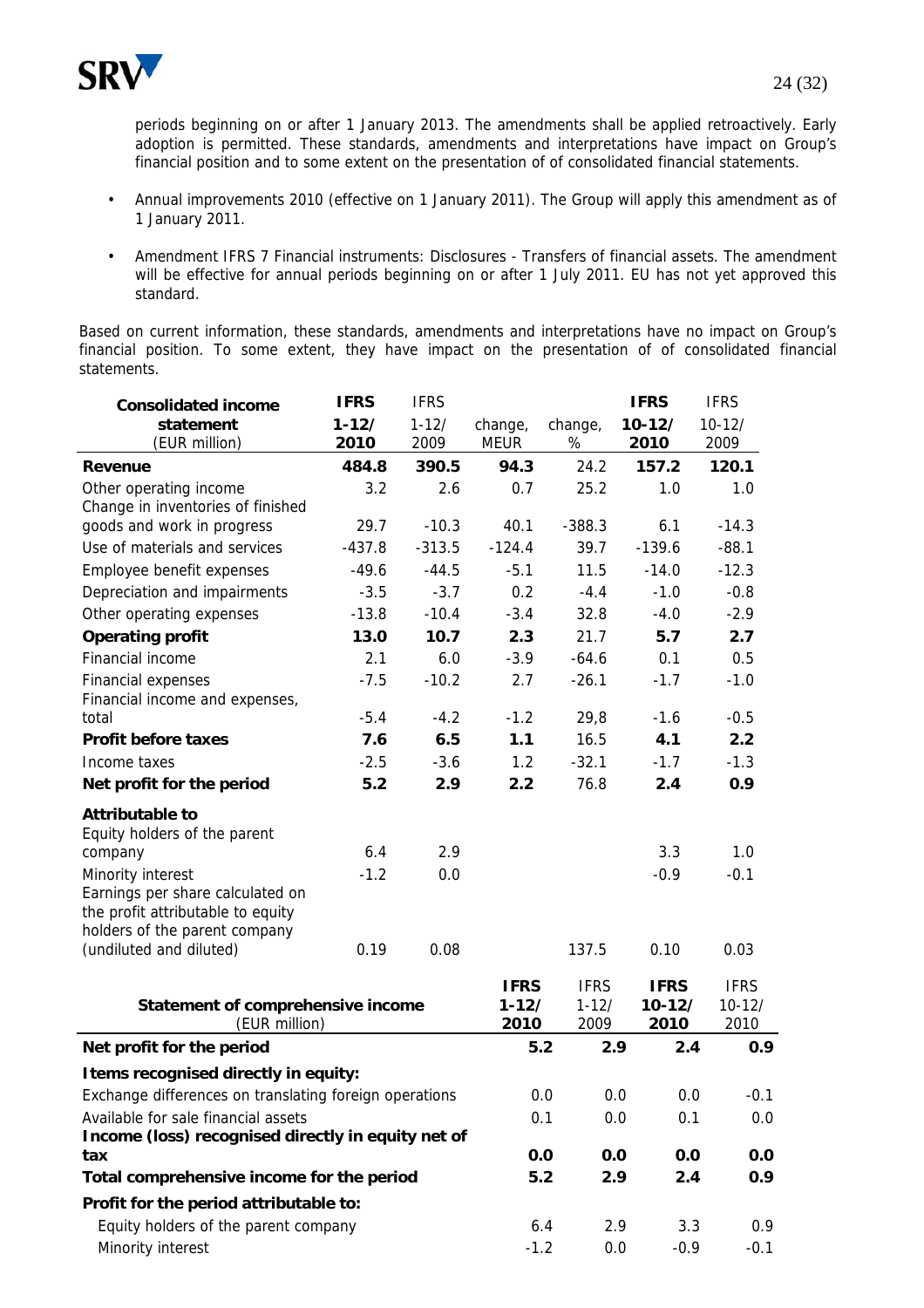

| <b>Consolidated balance sheet</b>     | <b>IFRS</b> | <b>IFRS</b> | change.  |
|---------------------------------------|-------------|-------------|----------|
| (EUR million)                         | 31.12.10    | 31.12.09    | $\%$     |
| <b>ASSETS</b>                         |             |             |          |
| <b>Non-current assets</b>             |             |             |          |
| Property. plant and equipment         | 14.0        | 16.3        | $-14.1$  |
| Goodwill                              | 1.7         | 1.7         | 0.0      |
| Other intangible assets               | 0.4         | 0.5         | $-18.3$  |
| Other financial assets                | 5.2         | 4.8         | 7.9      |
| Receivables                           | 21.9        | 16.2        | 35.4     |
| Deferred tax assets                   | 5.5         | 2.3         | 142.0    |
| Non-current assets. total             | 48.7        | 41.7        | 16.7     |
| <b>Current assets</b>                 |             |             |          |
| Inventories                           | 338.9       | 292.2       | 16.0     |
| Trade and other receivables           | 81.9        | 76.9        | 6.5      |
| Current tax receivables               | 1.5         | 1.9         | $-18.9$  |
| Cash and cash equivalents             | 9.0         | 5.2         | 71.8     |
| <b>Current assets. total</b>          | 431.3       | 376.2       | 14.6     |
| <b>ASSETS. TOTAL</b>                  | 480.0       | 418.0       | 14.9     |
| <b>Consolidated balance sheet</b>     | <b>IFRS</b> | <b>IFRS</b> | change.  |
| (EUR million)                         | 31.12.10    | 31.12.09    | %        |
| <b>EQUITY AND LIABILITIES</b>         |             |             |          |
| Equity attributable to equity holders |             |             |          |
| of the parent company                 |             |             |          |
| Share capital                         | 3.1         | 3.1         | 0.0      |
| Invested free equity fund             | 87.8        | 87.3        | 0.5      |
| <b>Translation differences</b>        | $-0.1$      | $-0.1$      | 13.7     |
| Fair value reserve                    | 0.0         | $-0.1$      | $-100.0$ |
| Retained earnings                     | 63.7        | 69.9        | $-8.9$   |
| Equity attributable to equity holders |             |             |          |
| of the parent company. total          | 154.4       | 160.1       | $-3.6$   |
| <b>Minority interest</b>              | 2.7         | 3.8         | $-27.1$  |
| Equity. total                         | 157.1       | 163.9       | $-4.1$   |
| <b>Non-current liabilities</b>        |             |             |          |
| Deferred tax liabilities              | 0.8         | 0.5         | 58.2     |
| Provisions                            | 4.2         | 4.8         | $-11.6$  |
| Interest-bearing liabilities          | 78.8        | 96.9        | $-18.7$  |
| Other liabilities                     | 1.3         | 0.8         | 70.4     |
| Non-current liabilities. total        | 85.1        | 102.9       | $-17.3$  |
| <b>Current liabilities</b>            |             |             |          |
| Trade and other payables              | 79.7        | 56.4        | 41.2     |
| Current tax payables                  | 3.4         | 2.6         | 31.0     |
| Provisions                            | 3.5         | 3.8         | $-8.0$   |
| Interest-bearing liabilities          | 151.1       | 88.2        | 71.3     |
| <b>Current liabilities. total</b>     | 237.8       | 151.1       | 57.3     |
| Liabilities. total                    | 322.9       | 254.1       | 27.1     |
| <b>EQUITY AND LIABILITIES</b>         | 480.0       | 418.0       | 14.9     |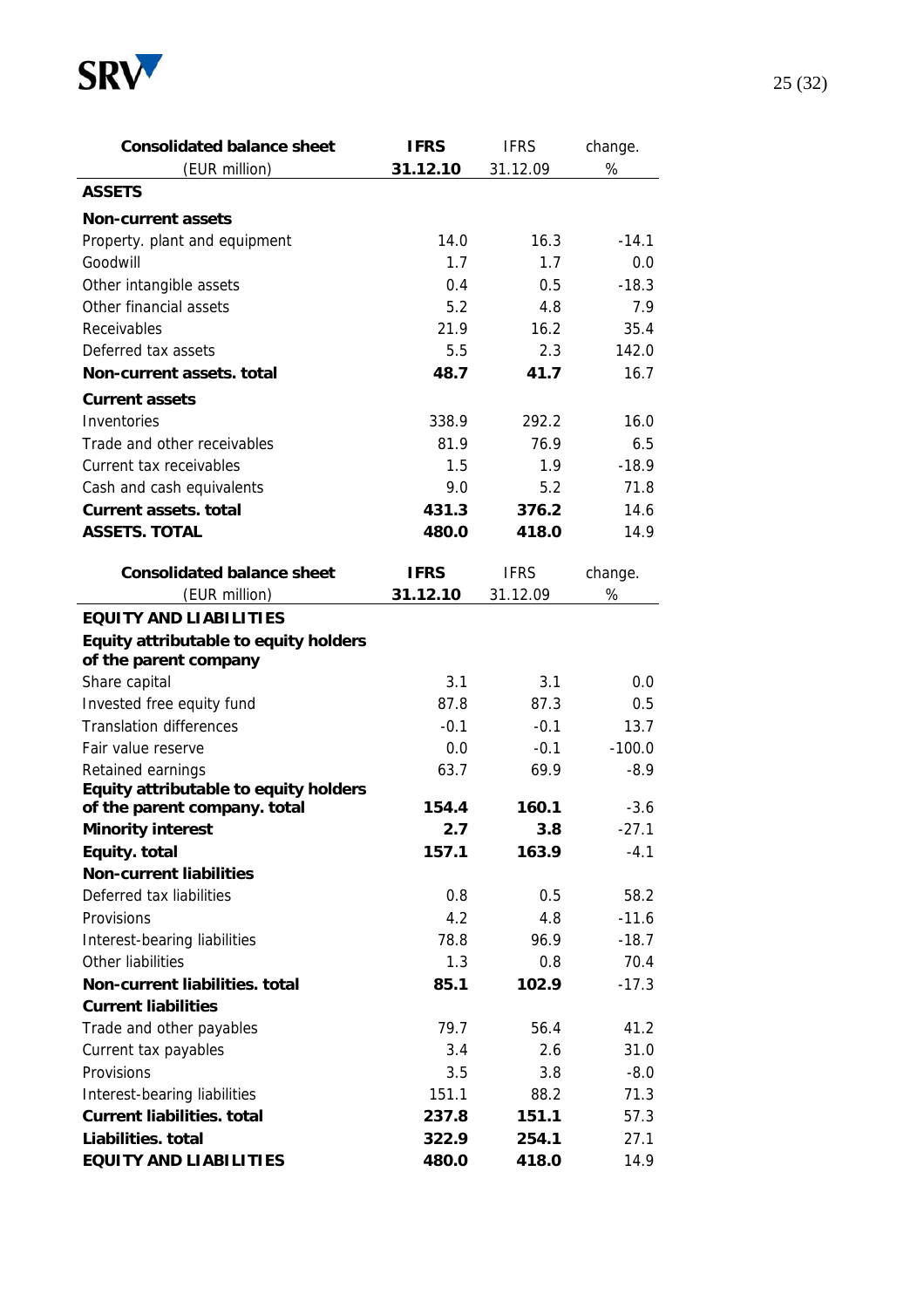

| <b>Consolidated cash flow statement</b>                  | <b>IFRS</b> | <b>IFRS</b>      |
|----------------------------------------------------------|-------------|------------------|
| (EUR million)                                            | 1-12/2010   | 1-12/2009        |
| Cash flows from operating activities                     |             |                  |
| Net profit for the period                                | 5.2         | 2.9              |
| Adjustments:                                             |             |                  |
| Depreciation and impairments                             | 3.5         | 3.7              |
| Non-cash transactions                                    | 0.6         | 2.7              |
| Financial income and expenses                            | 5.4         | 4.2              |
| Capital gains on sales of tangible and intangible assets | 0.0         | 0.0              |
| Income taxes                                             | 2.5         | 3.6              |
| Adjustments. total                                       | 12.0        | 14.1             |
| Changes in working capital:                              |             |                  |
| Change in loan receivables                               | 1.1         | $-13.5$          |
| Change in trade and other receivables                    | $-10.6$     | 17.7             |
| Change in inventories                                    | $-46.4$     | 10.0             |
| Change in trade and other payables                       | 22.9        | $-12.3$          |
| Changes in working capital. total                        | $-33.0$     | 1.9 <sub>2</sub> |
| Interest paid                                            | $-7.7$      | $-12.7$          |
| Interest received                                        | 0.8         | 5.7              |
| Dividends received                                       | 0.1         | 0.0              |
| Income taxes paid                                        | $-4.2$      | $-5.9$           |
| Net cash flow from operating activities                  | $-26.8$     | 6.1              |
| Cash flow from investing activities                      |             |                  |
| Acquisition of subsidiaries. net of cash                 | $-0.3$      | $-2.3$           |
| Property. plant and equipment                            | $-1.5$      | $-0.8$           |
| Intangible assets                                        | $-0.1$      | $-0.1$           |
| Other financial assets                                   | $-0.4$      | $-0.5$           |
| Sale of property. plant and equipment and intangible     |             |                  |
| assets                                                   | 0.1         | 0.0              |
| Sale of financial assets                                 | 0.0         | 0.0              |
| Net cash used in investing activities                    | $-2.2$      | $-3.7$           |
| Cash flows from financing activities                     |             |                  |
| Proceeds from loans                                      | 15.4        | 19.6             |
| Repayments of loans                                      | $-6.1$      | $-22.2$          |
| Change in loan receivables                               | 0.0         | 0.0              |
| Change in housing corporation loans                      | $-2.2$      | $-9.2$           |
| Change in credit limits                                  | 38.2        | 17.5             |
| Purchase of treasury shares                              | $-8.5$      | $-1.8$           |
| Dividends paid                                           | -4.1        | $-4.4$           |
| Net cash from financing activities                       | 32.8        | $-0.6$           |
| Net change in cash and cash equivalents                  | 3.7         | 1.8              |
| Cash and cash equivalents at the beginning of period     | 5.2         | 3.4              |
| Cash and cash equivalents at the end of period           | 9.0         | 5.2              |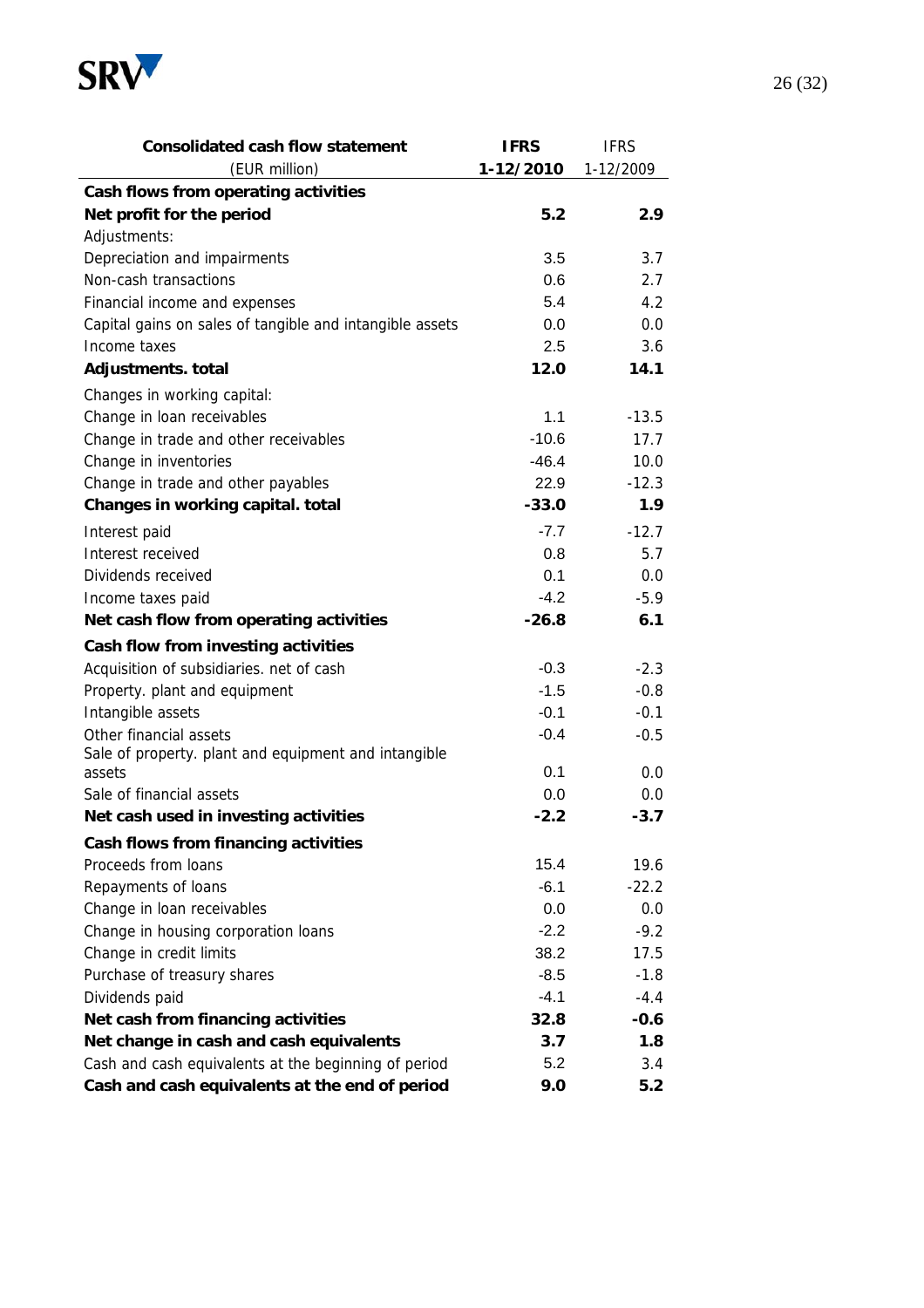

| <b>Inventories</b>                                                    | <b>IFRS</b> | <b>IFRS</b> | change. |
|-----------------------------------------------------------------------|-------------|-------------|---------|
| (EUR million)                                                         | 31.12.10    | 31.12.09    | %       |
| Raw materials and consumables                                         | 0.2         | 0.0         |         |
| Work in progress                                                      | 46.8        | 35.1        | 33.3    |
| Land areas and plot-owning companies                                  | 183.1       | 153.0       | 19.7    |
| Shares in completed housing corporations and real<br>estate companies | 88.3        | 86.5        | 2.1     |
| Advance payments                                                      | 5.6         | 3.6         | 57.9    |
| Other inventories                                                     | 14.9        | 14.0        | 6.4     |
| Inventories, total                                                    | 338.9       | 292.2       | 16.0    |

#### **Statement of changes in Group equity 1.1. - 31.12.2010**

|                                  |                  |                                    |                                      | Equity attributable to   |                                          |        |                      |                 |
|----------------------------------|------------------|------------------------------------|--------------------------------------|--------------------------|------------------------------------------|--------|----------------------|-----------------|
|                                  |                  |                                    |                                      |                          | the equity holders of the parent company |        |                      |                 |
| <b>IFRS</b><br>(EUR million)     | Share<br>capital | Invested<br>free<br>equity<br>fund | Trans-<br>lation<br>differ-<br>ences | Fair<br>value<br>reserve | Retai-<br>ned<br>earnings                | Total  | Minority<br>interest | Total<br>equity |
| <b>Equity on 1.1.2010</b>        | 3.1              | 87.3                               | $-0.1$                               | $-0.1$                   | 69.9                                     | 160.1  | 3.8                  | 163.9           |
| <b>Total income and expenses</b> |                  |                                    |                                      |                          |                                          |        |                      |                 |
| for the financial year           | 0.0              |                                    | 0.0                                  | 0.1                      | 6.4                                      | 6.4    |                      |                 |
| Dividends paid                   |                  |                                    |                                      |                          | $-4.1$                                   | $-4.1$ |                      |                 |
| Share based incentive plan       |                  |                                    |                                      |                          | 0.3                                      | 0.3    |                      |                 |
| Purchase of treasury shares      |                  |                                    |                                      |                          | $-8.5$                                   | $-8.5$ |                      |                 |
| Other changes                    |                  | 0.4                                |                                      |                          | $-0.4$                                   | 0.1    |                      |                 |
| <b>Equity on 31.12.2010</b>      | 3.1              | 87.8                               | $-0.1$                               | 0.0                      | 63.7                                     | 154.4  | 2.7                  | 157.1           |

#### **Statement of changes in Group equity 1.1 - 31.12.2009**

|                                  |                  | Equity attributable to                   |                                      |                          |                           |        |                      |                 |
|----------------------------------|------------------|------------------------------------------|--------------------------------------|--------------------------|---------------------------|--------|----------------------|-----------------|
|                                  |                  | the equity holders of the parent company |                                      |                          |                           |        |                      |                 |
| <b>IFRS</b><br>(EUR million)     | Share<br>capital | Invested<br>free<br>equity<br>fund       | Trans-<br>lation<br>differ-<br>ences | Fair<br>value<br>reserve | Retai-<br>ned<br>earnings | Total  | Minority<br>interest | Total<br>equity |
| <b>Equity on 1.1.2009</b>        | 3.1              | 87.3                                     | $-0.1$                               | $-0.1$                   | 73.4                      | 163.6  | 2.2                  | 165.9           |
| <b>Total income and expenses</b> |                  |                                          |                                      |                          |                           |        |                      |                 |
| for the financial year           | 0.0              | 0.0                                      | 0.0                                  | 0.0                      | 2.9                       | 2.9    |                      |                 |
| Dividends paid                   |                  |                                          |                                      |                          | $-4.3$                    | $-4.3$ |                      |                 |
| Share based incentive plan       |                  |                                          |                                      |                          | 0.0                       | 0.0    |                      |                 |
| Purchase of treasury shares      |                  |                                          |                                      |                          | $-1.8$                    | $-1.8$ |                      |                 |
| Other changes                    |                  |                                          |                                      |                          | $-0.2$                    | $-0.2$ |                      |                 |
| Equity on 31.12.2009             | 3.1              | 87.3                                     | $-0.1$                               | $-0.1$                   | 69.9                      | 160.2  | 3.8                  | 163.9           |

| <b>Commitments and contingent liabilities</b>            | <b>IFRS</b> | <b>IFRS</b> | change. |
|----------------------------------------------------------|-------------|-------------|---------|
| <b>EUR million</b>                                       | 31.12.10    | 31.12.09    | %       |
| <b>Collateral given for own liabilities</b>              |             |             |         |
| Real estate mortgages given                              | 129.0       | 106.0       | 21.7    |
| Pledges given                                            | 0.0         | 0.0         |         |
| <b>Other commitments</b>                                 |             |             |         |
| Guarantees given for liabilities on uncompleted projects | 0.0         | 0.0         |         |
| Investment commitments given                             | 21.8        | 22.1        | $-1.3$  |
| Plots purchase commitments                               | 16.6        | 19.5        | $-15.1$ |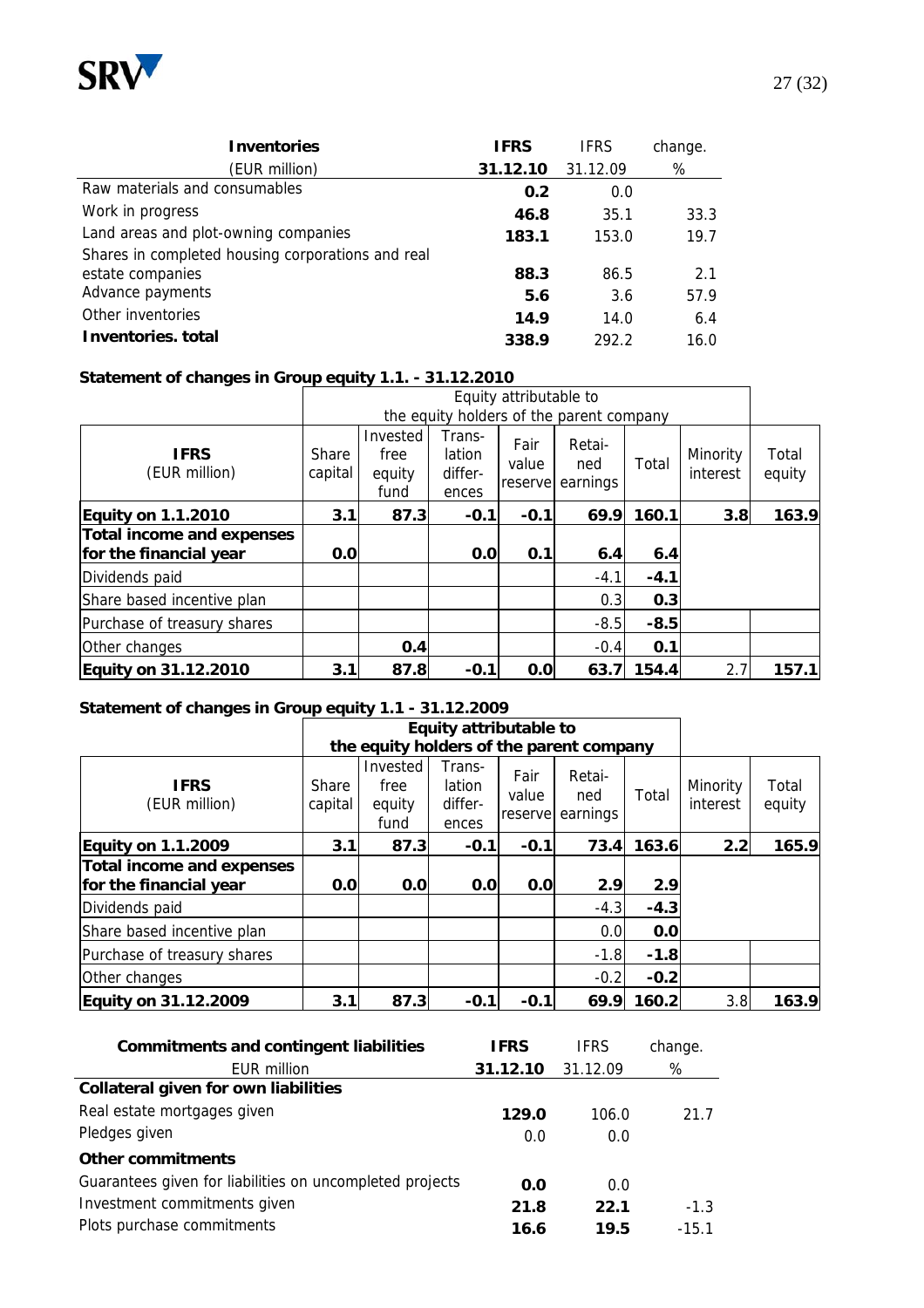

| Fair and nominal values of<br>derivative instruments                  |                    | <b>IFRS</b><br>31.12.10 | <b>IFRS</b><br>31.12.2009 |                         |  |
|-----------------------------------------------------------------------|--------------------|-------------------------|---------------------------|-------------------------|--|
| (EUR million)                                                         | <b>Fair Values</b> |                         | <b>Fair Values</b>        |                         |  |
|                                                                       | Positive           | Negative                | Positive                  | <b>Negative</b>         |  |
| Hedge accounting not applied<br>Foreign exchange forward<br>contracts | 0.0<br>0.0         |                         | 0.0<br>0.0                | 0.0                     |  |
| Interest rate swaps                                                   |                    | 1.3<br>0.0              |                           | 0.7                     |  |
| Nominal values of derivative<br><i>instruments</i>                    |                    | <b>IFRS</b><br>31.12.10 |                           | <b>IFRS</b><br>31.12.09 |  |
| Foreign exchange forward<br>contracts                                 |                    | 0.0                     |                           | 0.0                     |  |
| Interest rate swaps                                                   |                    | 63.4                    |                           | 63.4                    |  |

The fair values of derivative instruments are based on market prices at the end of the reporting period. Open foreign exchange forward contracts are hedging the financing cash flow.

## **2. Group and Segment information by quarter**

| <b>SRV Group</b>                        | <b>IFRS</b> | <b>IFRS</b> | <b>IFRS</b> | <b>IFRS</b> | <b>IFRS</b> | <b>IFRS</b> | <b>IFRS</b> | <b>IFRS</b> |
|-----------------------------------------|-------------|-------------|-------------|-------------|-------------|-------------|-------------|-------------|
| (EUR million)                           | 10-12/10    | $7 - 9/10$  | $4 - 6/10$  | $1 - 3/10$  | 10-12/09    | 7-9/09      | $4 - 6/09$  | $1 - 3/09$  |
| Revenue                                 | 157.2       | 115.3       | 117.3       | 95.0        | 120.1       | 87.3        | 96.0        | 87.0        |
| Operating profit                        | 5.7         | 4.3         | 1.5         | 1.6         | 2.7         | 2.3         | 3.9         | 1.8         |
| Financial income and expenses.          |             |             |             |             |             |             |             |             |
| total                                   | $-1.6$      | $-0.8$      | $-1.6$      | $-1.4$      | $-0.5$      | $-1.2$      | $-1.0$      | $-1.5$      |
| Profit before taxes                     | 4.1         | 3.5         | $-0.1$      | 0.2         | 2.2         | 1.1         | 2.9         | 0.3         |
| Order backlog <sup>1)</sup>             | 593.7       | 604.3       | 604.4       | 530.0       | 481.6       | 465.8       | 461.1       | 458.5       |
| New agreements                          | 120.1       | 112.6       | 186.7       | 140.6       | 120.4       | 86.2        | 98.2        | 91.3        |
| Earnings per share. eur                 | 0.10        | 0.08        | 0.02        | $-0.01$     | 0.03        | 0.01        | 0.04        | 0.00        |
| Equity per share. eur $1$ )             | 4.55        | 4.47        | 4.38        | 4.36        | 4.48        | 4.45        | 4.44        | 4.40        |
| Share price. eur <sup>1)</sup>          | 6.63        | 6.14        | 6.16        | 6.41        | 5.89        | 5.64        | 4.18        | 3.00        |
| Equity ratio. $%$ <sup>1)</sup>         | 35.1        | 35.0        | 35.1        | 37.0        | 41.3        | 40.9        | 40.1        | 40.5        |
| Net interest bearing debt <sup>1)</sup> | 220.9       | 227.7       | 216.7       | 199.8       | 179.9       | 189.8       | 186.8       | 172.6       |
| Gearing. % <sup>1)</sup>                | 140.6       | 146.7       | 142.3       | 132.3       | 109.8       | 116.3       | 116.6       | 107.1       |
| Revenue                                 | <b>IFRS</b> | <b>IFRS</b> | <b>IFRS</b> | <b>IFRS</b> | <b>IFRS</b> | <b>IFRS</b> | <b>IFRS</b> | <b>IFRS</b> |
| (EUR million)                           | 10-12/10    | $7 - 9/10$  | $4 - 6/10$  | $1 - 3/10$  | 10-12/09    | 7-9/09      | $4 - 6/09$  | $1 - 3/09$  |
| <b>Business Premises</b>                | 103.2       | 84.8        | 76.8        | 54.7        | 66.9        | 40.2        | 46.1        | 54.8        |
| Housing                                 | 44.2        | 24.7        | 35.8        | 38.3        | 49.9        | 39.7        | 42.4        | 26.6        |
| International                           | 9.8         | 5.8         | 4.8         | 2.0         | 3.4         | 7.4         | 7.6         | 5.6         |
| <b>Other Operations</b>                 | 2.8         | 2.5         | 2.5         | 2.5         | 2.3         | 2.1         | 2.1         | 2.2         |
| Eliminations                            | $-2.8$      | $-2.5$      | $-2.6$      | $-2.5$      | $-2.3$      | $-2.1$      | $-2.1$      | $-2.2$      |
| Group. total                            | 157.2       | 115.3       | 117.3       | 95.0        | 120.1       | 87.3        | 96.0        | 87.0        |
| <b>Operating profit</b>                 | <b>IFRS</b> | <b>IFRS</b> | <b>IFRS</b> | <b>IFRS</b> | <b>IFRS</b> | <b>IFRS</b> | <b>IFRS</b> | <b>IFRS</b> |
| (EUR million)                           | 10-12/10    | $7 - 9/10$  | $4 - 6/10$  | $1 - 3/10$  | 10-12/09    | 7-9/09      | $4 - 6/09$  | $1 - 3/09$  |
| <b>Business Premises</b>                | 4.5         | 4.5         | 4.7         | 4.3         | 4.3         | 3.1         | 4.6         | 5.9         |
| Housing                                 | 3.9         | 1.4         | 0.7         | 2.4         | 1.9         | 1.3         | 2.3         | $-0.1$      |
| International                           | $-1.0$      | $-0.4$      | $-2.2$      | $-3.9$      | $-2.0$      | $-1.3$      | $-1.9$      | $-2.5$      |
| Other Operations                        | $-2.0$      | $-1.1$      | $-1.6$      | $-1.2$      | $-1.4$      | $-0.7$      | $-1.0$      | $-1.6$      |
| Eliminations                            | 0.2         | 0.0         | $-0.1$      | $-0.1$      | $-0.2$      | $-0.1$      | 0.0         | 0.0         |
| Group. total                            | 5.7         | 4.3         | 1.5         | 1.6         | 2.7         | 2.3         | 3.9         | 1.8         |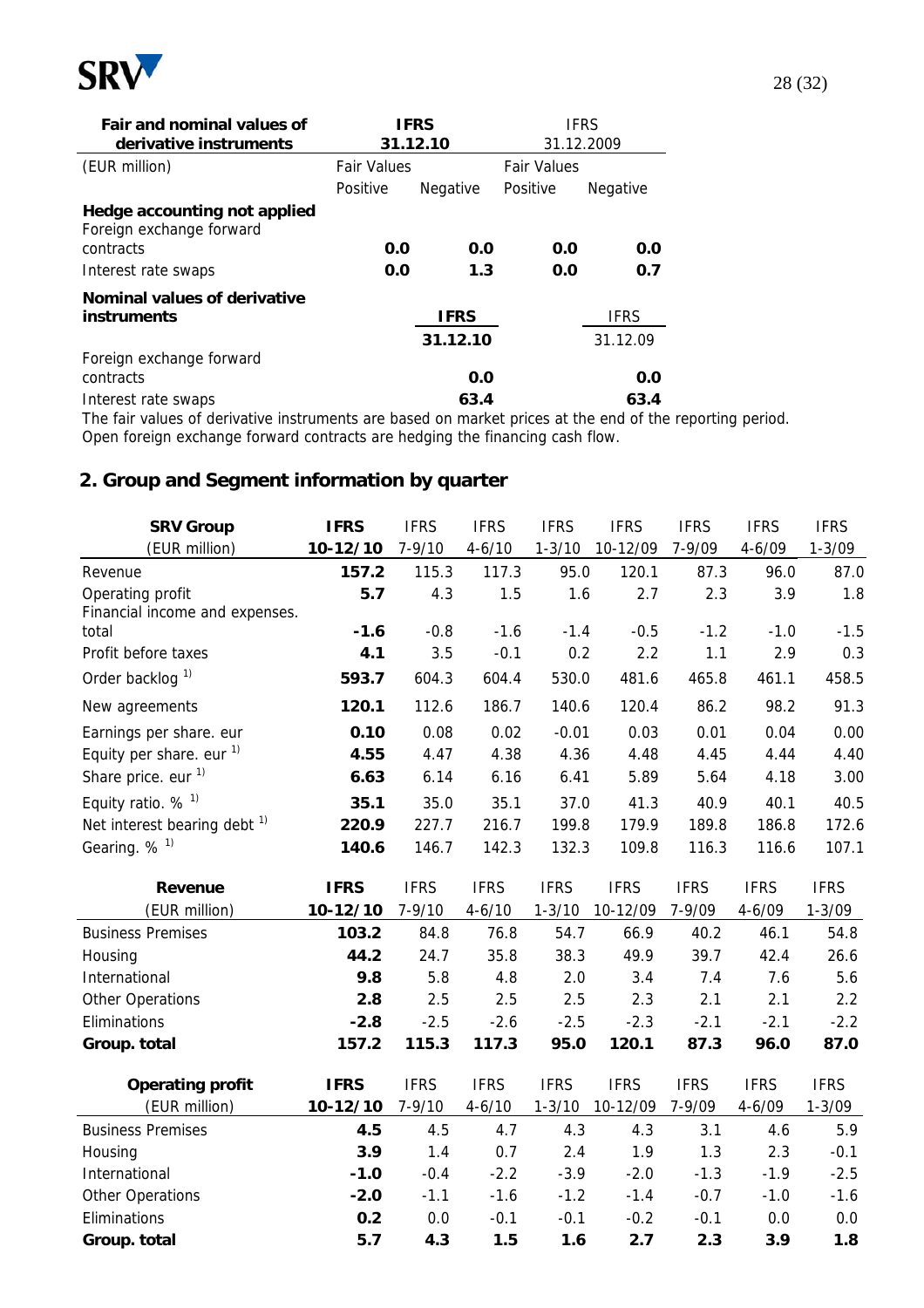

| <b>Operating profit</b>                        | <b>IFRS</b> | <b>IFRS</b> | <b>IFRS</b> | <b>IFRS</b> | <b>IFRS</b> | <b>IFRS</b> | <b>IFRS</b> | <b>IFRS</b> |
|------------------------------------------------|-------------|-------------|-------------|-------------|-------------|-------------|-------------|-------------|
| (%)                                            | 10-12/10    | $7 - 9/10$  | $4 - 6/10$  | $1 - 3/10$  | 10-12/09    | 7-9/09      | $4 - 6/09$  | $1 - 3/09$  |
| <b>Business Premises</b>                       | 4.4         | 5.3         | 6.1         | 7.9         | 6.5         | 7.7         | 10.0        | 10.8        |
| Housing                                        | 8.8         | 5.5         | 2.1         | 6.3         | 3.8         | 3.4         | 5.3         | $-0.4$      |
| International                                  | $-9.8$      | $-7.1$      | $-46.6$     | $-197.5$    | $-58.4$     | $-17.6$     | $-25.6$     | $-44.4$     |
| Group. total                                   | 3.6         | 3.7         | 1.3         | 1.6         | 2.2         | 2.6         | 4.1         | 2.1         |
| Order backlog                                  | <b>IFRS</b> | <b>IFRS</b> | <b>IFRS</b> | <b>IFRS</b> | <b>IFRS</b> | <b>IFRS</b> | <b>IFRS</b> | <b>IFRS</b> |
| (EUR million)                                  | 31.12.10    | 30.9.10     | 30.6.10     | 31.3.10     | 31.12.09    | 30.9.09     | 30.6.09     | 31.3.09     |
| <b>Business Premises</b>                       | 324.6       | 338.5       | 358.2       | 331.7       | 255.3       | 252.0       | 224.3       | 252.8       |
| Housing                                        | 249.9       | 242.6       | 220.5       | 174.3       | 201.7       | 187.5       | 206.1       | 174.3       |
| International                                  | 19.2        | 23.1        | 25.7        | 24.0        | 24.6        | 26.3        | 30.7        | 31.5        |
| Group. total                                   | 593.7       | 604.3       | 604.4       | 530.0       | 481.6       | 465.8       | 461.1       | 458.5       |
| - sold order backlog                           | 441         | 443         | 426         | 389         | 317         | 325         | 306         | 291         |
| - unsold order backlog                         | 153         | 162         | 178         | 141         | 165         | 141         | 155         | 168         |
|                                                |             |             |             |             |             |             |             |             |
| <b>Invested capital</b>                        | <b>IFRS</b> | <b>IFRS</b> | <b>IFRS</b> | <b>IFRS</b> | <b>IFRS</b> | <b>IFRS</b> | <b>IFRS</b> | <b>IFRS</b> |
| (EUR million)                                  | 31.12.10    | 30.9.10     | 30.6.10     | 31.3.10     | 31.12.09    | 30.9.09     | 30.6.09     | 31.3.09     |
| <b>Business Premises</b>                       | 54.4        | 79.2        | 75.8        | 56.2        | 42.0        | 61.0        | 77.0        | 69.2        |
| Housing                                        | 125.3       | 127.7       | 127.7       | 121.6       | 122.9       | 124.1       | 137.0       | 136.7       |
| International                                  | 185.3       | 175.2       | 177.2       | 173.6       | 176.3       | 165.6       | 152.0       | 150.5       |
| Other and eliminations                         | 22.0        | 8.2         | 4.2         | 6.0         | 7.7         | 6.2         | $-12.2$     | $-14.0$     |
| Group. total                                   | 387.0       | 390.2       | 384.9       | 357.5       | 349.0       | 356.9       | 353.8       | 342.3       |
| <b>Residential production</b>                  |             |             |             |             |             |             |             |             |
| in Finland (units)                             | 10-12/10    | $7 - 9/10$  | $4 - 6/10$  | $1 - 3/10$  | 10-12/09    | 7-9/09      | $4 - 6/09$  | $1 - 3/09$  |
| Developer contracting                          |             |             |             |             |             |             |             |             |
| Start-ups                                      | 133         | 110         | 300         | $\Omega$    | 247         | $\Omega$    | $\Omega$    | 4           |
| Sold                                           | 163         | 164         | 102         | 95          | 86          | 43          | 51          | 27          |
| Completed <sup>1)</sup>                        | 171         | 14          | $\mathbf 0$ | 16          | 64          | 37          | 93          | 58          |
| Completed and unsold 1)                        | 137         | 90          | 105         | 138         | 171         | 161         | 185         | 156         |
| Under construction <sup>1)</sup> <sup>2)</sup> | 1629        | 1 1 8 3     | 1 0 6 4     | 996         | 966         | 783         | 694         | 625         |
| - negotiation and construction                 |             |             |             |             |             |             |             |             |
| contracts <sup>1) 2)</sup>                     | 1024        | 540         | 517         | 749         | 703         | 703         | 576         | 414         |
| - developer contracting 1)                     | 605         | 643         | 547         | 247         | 263         | 80          | 118         | 211         |
| - of which unsold 1)                           | 284         | 361         | 400         | 169         | 231         | 79          | 100         | 180         |

1) at the end of the period

2) units under construction includes housing construction projects of SRV Toimitilat Oy

# **3. Segment information**

| <b>Assets</b>            | <b>IFRS</b> | <b>IFRS</b> | change.     | change. |
|--------------------------|-------------|-------------|-------------|---------|
| (EUR million)            | 31.12.10    | 31.12.09    | <b>MEUR</b> | %       |
| <b>Business Premises</b> | 108.2       | 88.7        | 19.5        | 22.0    |
| Housing                  | 165.4       | 151.5       | 13.9        | 9.2     |
| International            | 191.3       | 182.5       | 8.8         | 4.8     |
| <b>Other Operations</b>  | 251.7       | 214.5       | 37.2        | 17.3    |
| Eliminations             | $-236.7$    | $-219.3$    | $-17.4$     |         |
| Group. total             | 480.0       | 418.0       | 62.1        | 14.9    |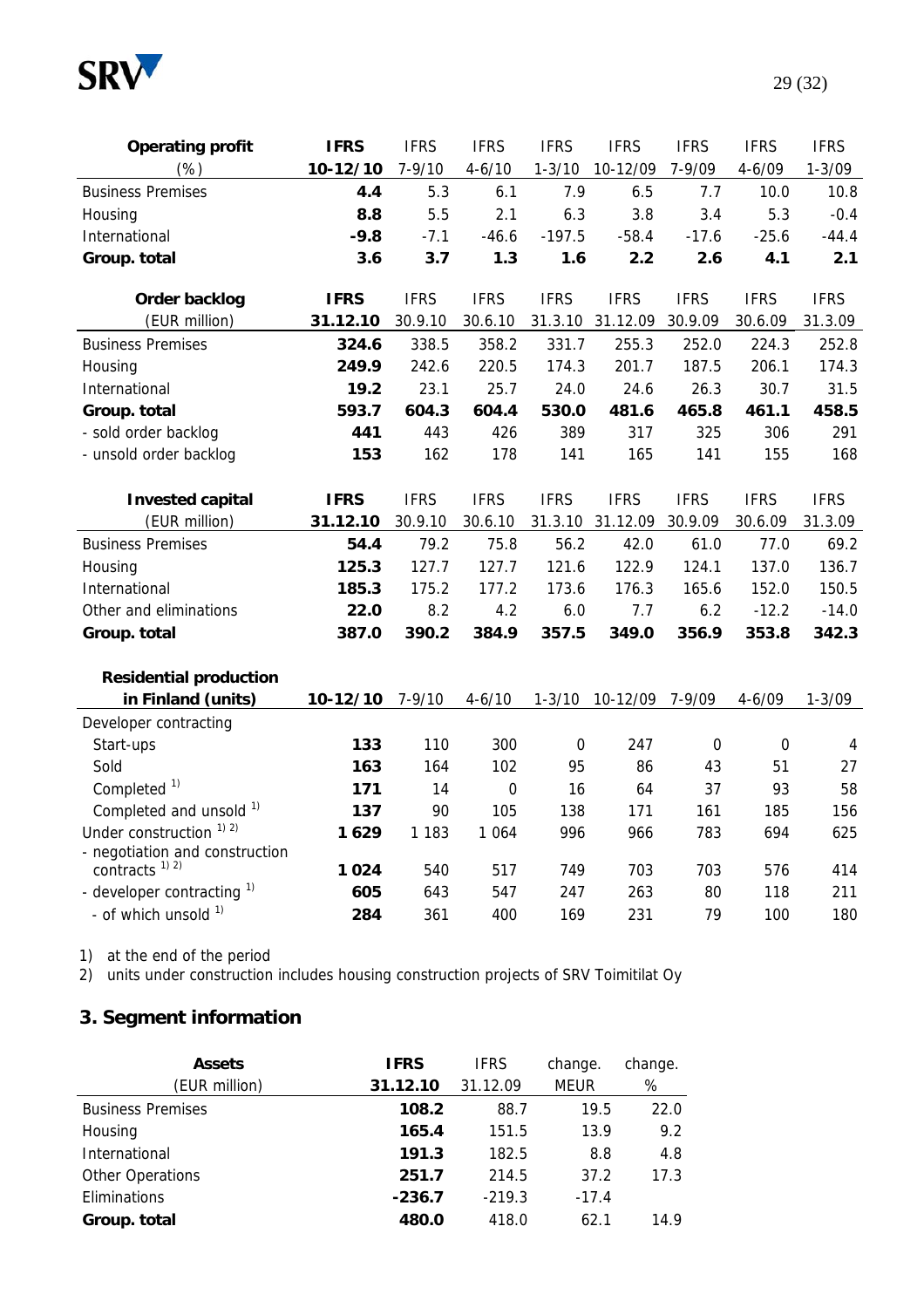

| <b>Liabilities</b>       | <b>IFRS</b> | <b>IFRS</b> | change.     | change. |
|--------------------------|-------------|-------------|-------------|---------|
| (EUR million)            | 31.12.10    | 31.12.09    | <b>MEUR</b> | %       |
| <b>Business Premises</b> | 77.1        | 55.5        | 21.6        | 38.9    |
| Housing                  | 140.2       | 133.2       | 7.1         | 5.3     |
| International            | 198.4       | 181.7       | 16.6        | 9.1     |
| Other Operations         | 109.1       | 79.2        | 29.9        | 37.7    |
| Eliminations             | $-201.8$    | $-195.6$    | $-6.3$      |         |
| Group. total             | 322.9       | 254.1       | 68.8        | 27.1    |

| <b>Invested capital</b>  | <b>IFRS</b> | <b>IFRS</b> | change.     | change. |
|--------------------------|-------------|-------------|-------------|---------|
| (EUR million)            | 31.12.10    | 31.12.09    | <b>MEUR</b> | %       |
| <b>Business Premises</b> | 54.4        | 42.0        | 12.4        | 29.4    |
| Housing                  | 125.3       | 122.9       | 2.4         | 1.9     |
| International            | 185.3       | 176.3       | 9.0         | 5.1     |
| Other and eliminations   | 22.0        | 77          | 14.3        | 185.0   |
| Group. total             | 387.0       | 349.0       | 38.0        | 10.9    |

| <b>Inventories</b>                       | <b>IFRS</b> | <b>IFRS</b> | change.     |
|------------------------------------------|-------------|-------------|-------------|
| (MEUR)                                   | 31.12.10    | 31.12.09    | <b>MEUR</b> |
| Land areas and plot-owning companies     | 183.1       | 153.0       | 30.1        |
| <b>Business Premises</b>                 | 34.5        | 27.8        | 6.7         |
| Housing                                  | 56.2        | 41.4        | 14.8        |
| International                            | 92.2        | 83.6        | 8.6         |
| <b>Work in progress</b>                  | 46.8        | 35.1        | 11.7        |
| <b>Business Premises</b>                 | 0.0         | 0.0         | 0.0         |
| Housing                                  | 46.0        | 21.2        | 24.8        |
| International                            | 0.9         | 14.0        | $-13.1$     |
| Shares in completed housing corporations |             |             |             |
| and real estate companies                | 88.3        | 86.5        | 1.8         |
| <b>Business Premises</b>                 | 25.8        | 25.5        | 0.3         |
| Housing                                  | 42.5        | 55.5        | $-13.0$     |
| International                            | 20.0        | 5.5         | 14.5        |
| <b>Other inventories</b>                 | 20.7        | 17.6        | 3.1         |
| <b>Business Premises</b>                 | 5.1         | 5.1         | 0.0         |
| Housing                                  | 6.2         | 3.7         | 2.5         |
| International                            | 10.5        | 9.9         | 0.6         |
| <b>Inventories</b> , total               | 338.9       | 292.2       | 46.7        |
| <b>Business Premises</b>                 | 65.3        | 58.4        | 7.0         |
| Housing                                  | 150.9       | 121.7       | 29.2        |
| International                            | 123.4       | 112.9       | 10.6        |

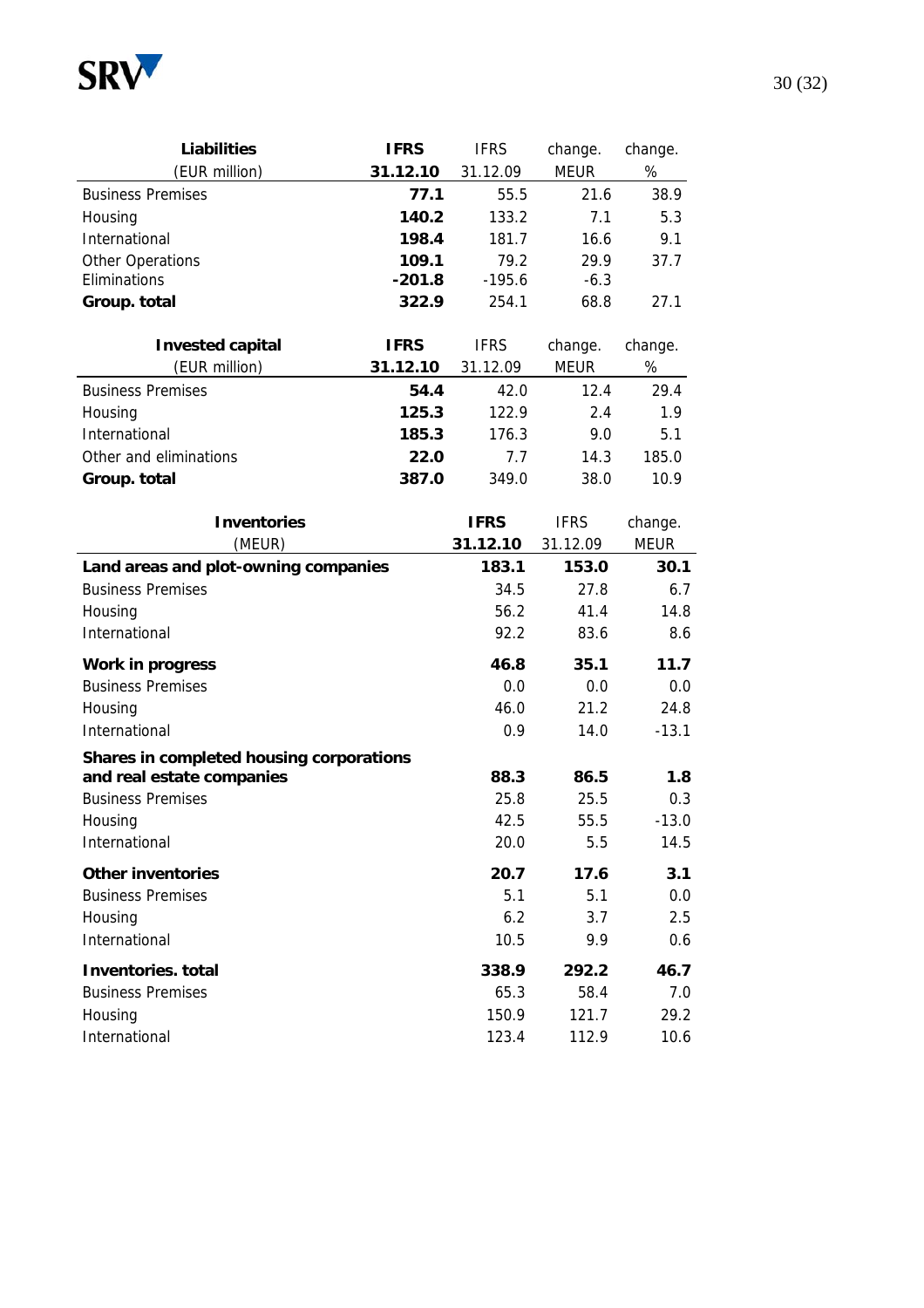

| <b>Business Premises</b>          | <b>IFRS</b> | <b>IFRS</b> | change. | change. |
|-----------------------------------|-------------|-------------|---------|---------|
| (EUR million)                     | 1-12/2010   | 1-12/2009   | MEUR    | %       |
| Revenue                           | 319.5       | 208.0       | 111.5   | 53.6    |
| <b>Operating profit</b>           | 18.0        | 18.0        | 0.0     | 0.0     |
| Segment's assets                  |             |             |         |         |
| Non-current assets                | 0.8         | 0.9         | $-0.1$  | $-9.2$  |
| Current assets                    | 107.5       | 87.8        | 19.6    | 22.3    |
| <b>Total assets</b>               | 108.2       | 88.7        | 19.5    | 22.0    |
| <b>Segment's liabilities</b>      |             |             |         |         |
| Non-current liabilities           | 0.7         | 11.0        | $-10.3$ | $-93.8$ |
| <b>Current liabilities</b>        | 76.4        | 44.5        | 31.9    | 71.6    |
| <b>Total liabilities</b>          | 77.1        | 55.5        | 21.6    | 38.9    |
| Invested capital at end of period | 54.4        | 42.0        | 12.4    | 29.4    |
| Return on investment. %           | 37.3        | 35.2        |         |         |
| Order backlog at end of period    | 324.6       | 255.3       | 69.3    | 27.1    |

| <b>Housing</b><br>(EUR million)   | <b>IFRS</b><br>1-12/2010 | <b>IFRS</b><br>1-12/2009 | change.<br><b>MEUR</b> | change.<br>% |
|-----------------------------------|--------------------------|--------------------------|------------------------|--------------|
| Revenue                           | 143.1                    | 158.6                    | $-15.4$                | $-9.7$       |
| <b>Operating profit</b>           | 8.4                      | 5.4                      | 3.0                    | 55.0         |
| Segment's assets                  |                          |                          |                        |              |
| Non-current assets                | 4.6                      | 1.4                      | 3.2                    | 224.6        |
| Current assets                    | 160.8                    | 150.1                    | 10.7                   | 7.1          |
| <b>Total assets</b>               | 165.4                    | 151.5                    | 13.9                   | 9.2          |
| <b>Segment's liabilities</b>      |                          |                          |                        |              |
| Non-current liabilities           | 71.1                     | 68.2                     | 2.9                    | 4.2          |
| <b>Current liabilities</b>        | 69.1                     | 65.0                     | 4.2                    | 6.4          |
| <b>Total liabilities</b>          | 140.2                    | 133.2                    | 7.1                    | 5.3          |
| Invested capital at end of period | 125.3                    | 122.9                    | 2.4                    | 1.9          |
| Return on investment. %           | 6.8                      | 4.2                      |                        |              |
| Order backlog at end of period    | 249.9                    | 201.7                    | 48.2                   | 23.9         |

| <b>International Operations</b>   | <b>IFRS</b> | <b>IFRS</b> | change.       | change.       |
|-----------------------------------|-------------|-------------|---------------|---------------|
| (EUR million)                     | 1-12/2010   | 1-12/2009   | <b>MEUR</b>   | %             |
| Revenue                           | 22.3        | 24.0        | $-1.7$        | $-7.0$        |
| <b>Operating profit</b>           | $-7.5$      | $-7.7$      | $0.2^{\circ}$ |               |
| Segment's assets                  |             |             |               |               |
| Non-current assets                | 26.0        | 25.1        | 0.8           | $3.2^{\circ}$ |
| Current assets                    | 165.4       | 157.4       | 8.0           | 5.1           |
| <b>Total assets</b>               | 191.3       | 182.5       | 8.8           | 4.8           |
| <b>Segment's liabilities</b>      |             |             |               |               |
| Non-current liabilities           | 9.0         | 18.4        | $-9.3$        | $-50.8$       |
| Current liabilities               | 189.3       | 163.4       | 26.0          | 15.9          |
| <b>Total liabilities</b>          | 198.4       | 181.7       | 16.6          | 9.1           |
| Invested capital at end of period | 185.3       | 176.3       | 9.0           | 5.1           |
| Return on investment. %           | $-3.4$      | $-1.4$      |               |               |
| Order backlog at end of period    | 19.2        | 24.6        | $-5.4$        | $-21.9$       |